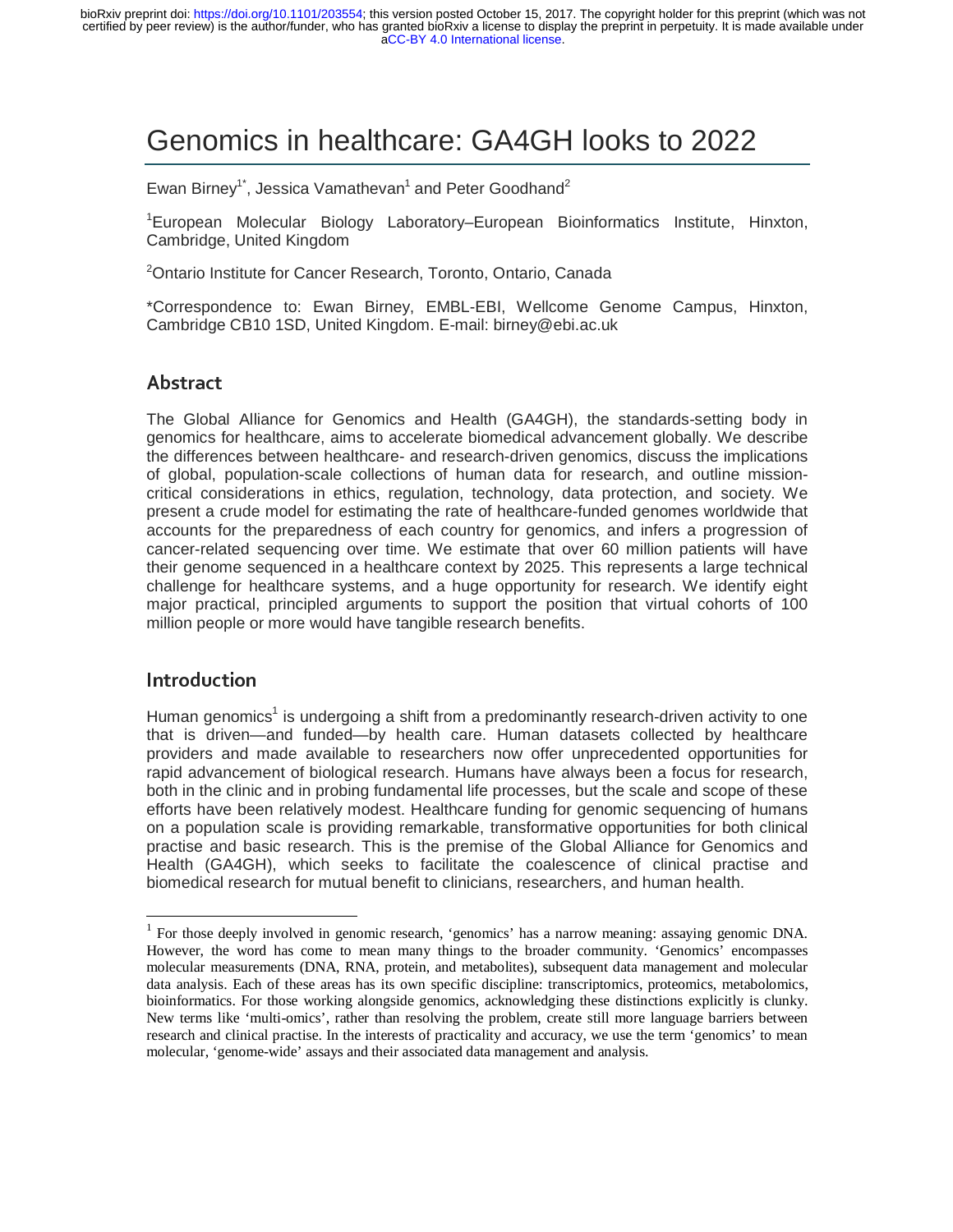GA4GH Connect, October 2017

It is an exciting time for genomics researchers because results from our work can now have a direct impact on healthcare—a major goal for many researchers. This change is driven by the growing effectiveness of genomics in practising medicine and by the increasing affordability of genomics technology. Rolling out genomics in healthcare will open up opportunities to study the genetic and molecular components of health and disease on an unprecedented scale. But the challenge of transferring expertise effectively from the research domain to healthcare is massive, rivalled only by that of establishing data-access mechanisms that are both appropriate to research applications and respectful of the rights of the individuals to whom the data pertain. We believe these challenges can be met, but only if the genomics community is committed to broad-based advocacy and coordinated efforts worldwide.

This is not a new position. The community has anticipated this shift since the Human Genome Project began in the late 1980s, and the trends we summarise here have been the subject of keen observation for many years. The current transition is a significant moment for genomics and healthcare; but there have been step changes along the way, and many more are still to come. Here, we simply pause to reflect on the landscape of genomics—to consider the future paths before us and the role GA4GH can play in accelerating biomedical advancement.

The Global Alliance for Genomics and Health

GA4GH is a worldwide alliance of genomics and clinical researchers, data scientists, healthcare practitioners, and many others working together to establish frameworks and standards for responsible, international genomic and health-related data sharing. Our ultimate goal is to leverage the detailed knowledge of the genomics research community to advance healthcare and, conversely, to enable the enrichment of biomedical research through the responsible sharing and use of clinical genomic data in research. It is clear that without such a consortium, the uptake of genomics into clinical practise will be slower, more expensive and riskier, and will differ country by country with little harmonisation. This would reduce the benefit to patients worldwide substantially, and increase costs to healthcare systems. In such a landscape, we would not be able to tap into the opportunities presented by millions of human genomic sequence and phenotypic data for basic research.

Through this lens, we describe the differences between healthcare- and research-driven genomics, discuss the implications of global, population-scale collections of human data for research, and outline mission-critical considerations in ethics, regulation, technology, data protection, and society.

# **Genomics in healthcare**

The process of sequencing a genome is essentially the same in any setting, but the scale of production and regulation of the resulting data are quite different when used for health versus research. For many research projects, the cost of sequencing is a large—if not the largest—line item in the budget. 'Research genomes' are, by convention, open to other researchers following publication (if not before), often with managed access (via the database of Genotypes and Phenotypes, dbGaP or the European Genome-phenome Archive, EGA) to ensure compliance with the consent structure the patients have agreed to for research use of their data. It is commonplace for researchers worldwide to draw upon such datasets from a variety of studies, which increases the amount of knowledge derived from each genome.

Page 2 of 20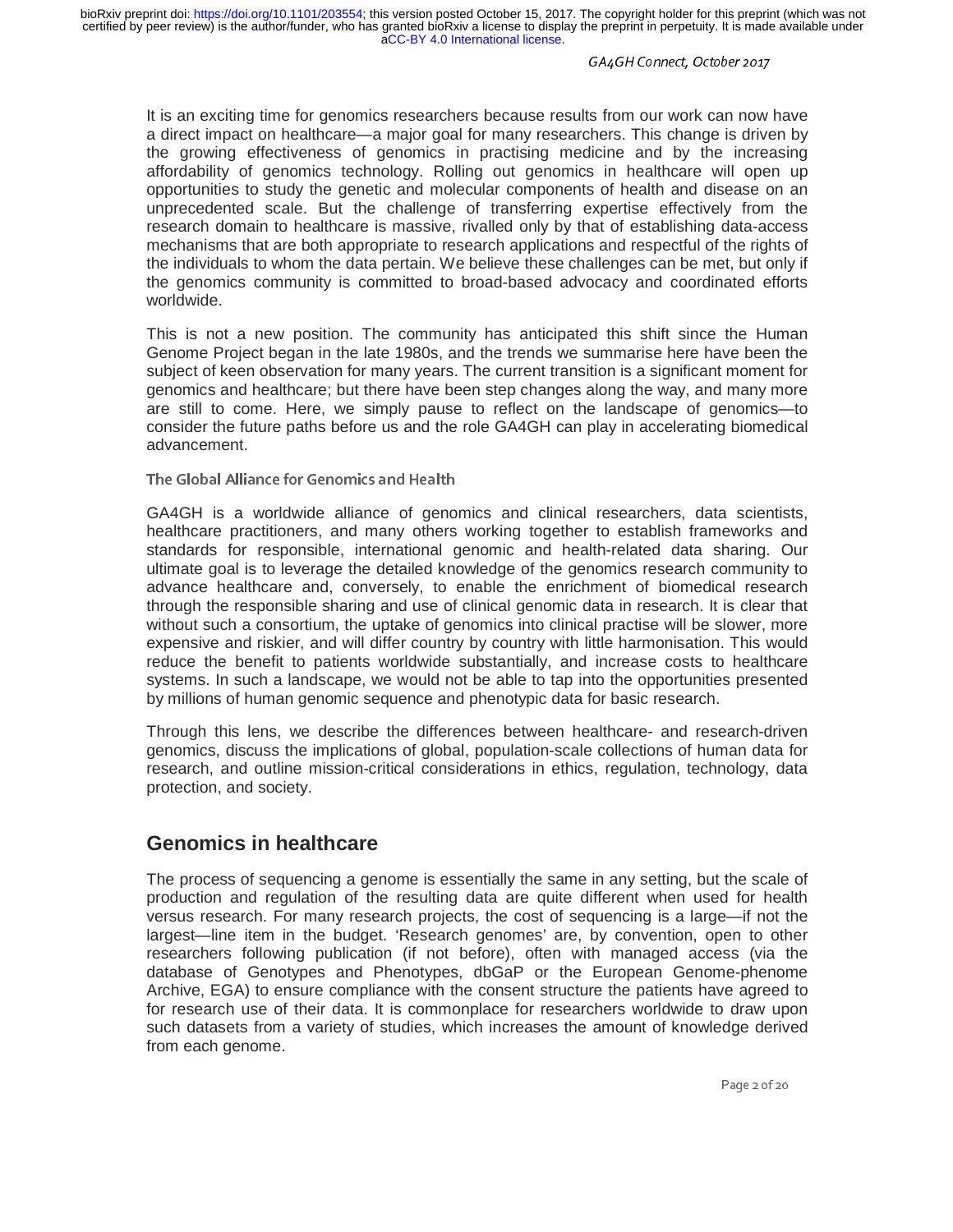GA4GH Connect, October 2017

Healthcare has an entirely different financial, legal, and social landscape (see Table 1). It is the largest component of the economies of the G20 countries, and one of the most regulated industries. Its structure and regulation are very diverse from country to country, covering the full spectrum from state-run to private provision. In each system, the cost of an assay in healthcare—genomics included—is always considered in light of its benefits to the health of an individual. In theory, if a genome assay becomes cost–effective for a specific application within a healthcare system, the only limit to its deployment is the number of patients who will potentially benefit via that application. In practise, there are many logistical and regulatory hurdles to overcome before an assay can be incorporated into a healthcare system's regular offerings.

The current case for implementing genomics in healthcare can be presented in at least four broad categories: infectious disease, rare disease, cancer, and common or chronic disease. These categories map to clear clinical use cases, though there is—as always in human biology—huge overlap between them. For example, there is a continuum between rare and common disease, and rare disease and severe cancer susceptibility can both be diagnosed and managed following similar clinical genetic pathways. Infectious disease contributes to both cancer and chronic disease, often as a key trigger.

Despite the inevitable crossover, these four categories map well to the funding and management approaches of many different healthcare systems. In the following sections, we outline the case for genomics in each category.

#### Infectious disease

Genomics can be used to identify the infectious agent of disease with more confidence and precision than ever before, and at increasing speed (1,2). The main challenges to deployment in healthcare are managing cost and logistics, achieving precise phenotypic prediction (e.g. antibiotic resistance), and aligning historical records of non-genomic-based assays with contemporary genomics tests.

Genomic sequencing of pathogens for diagnosing infectious disease is quickly ramping up within healthcare systems around the world. Recent announcements (3) for large-scale tuberculosis sequencing in several countries, rapid identification of Ebola and Zika virus strains (4), and tracing hospital outbreaks using genomics (5,6) all demonstrate a vibrant, functional interface between research and clinical practise.

#### Rare disease

Rare diseases (i.e. those with a person frequency of 1 in 2,000 or lower (7)) often have a clear genetic component, often of high penetrance with only a few genes involved in each disease. Clinical geneticists have used single-gene tests since the early 1990s to support diagnosis and some treatment decisions for many of these diseases.

Genomics provides a confident diagnosis for many rare diseases, which enables families and healthcare systems to manage the disease appropriately and brings patient retesting (a.k.a. their "diagnostic odyssey") to a close. Genomic diagnosis of a child can inform parents about the odds of the disease affecting a future child (i.e. distinguishing de novo mutations from recessive alleles), empowering them to make informed family-planning decisions. In exceptional cases, a successful diagnosis can lead to profound changes in a patient's medical treatment, prognosis, and quality of life.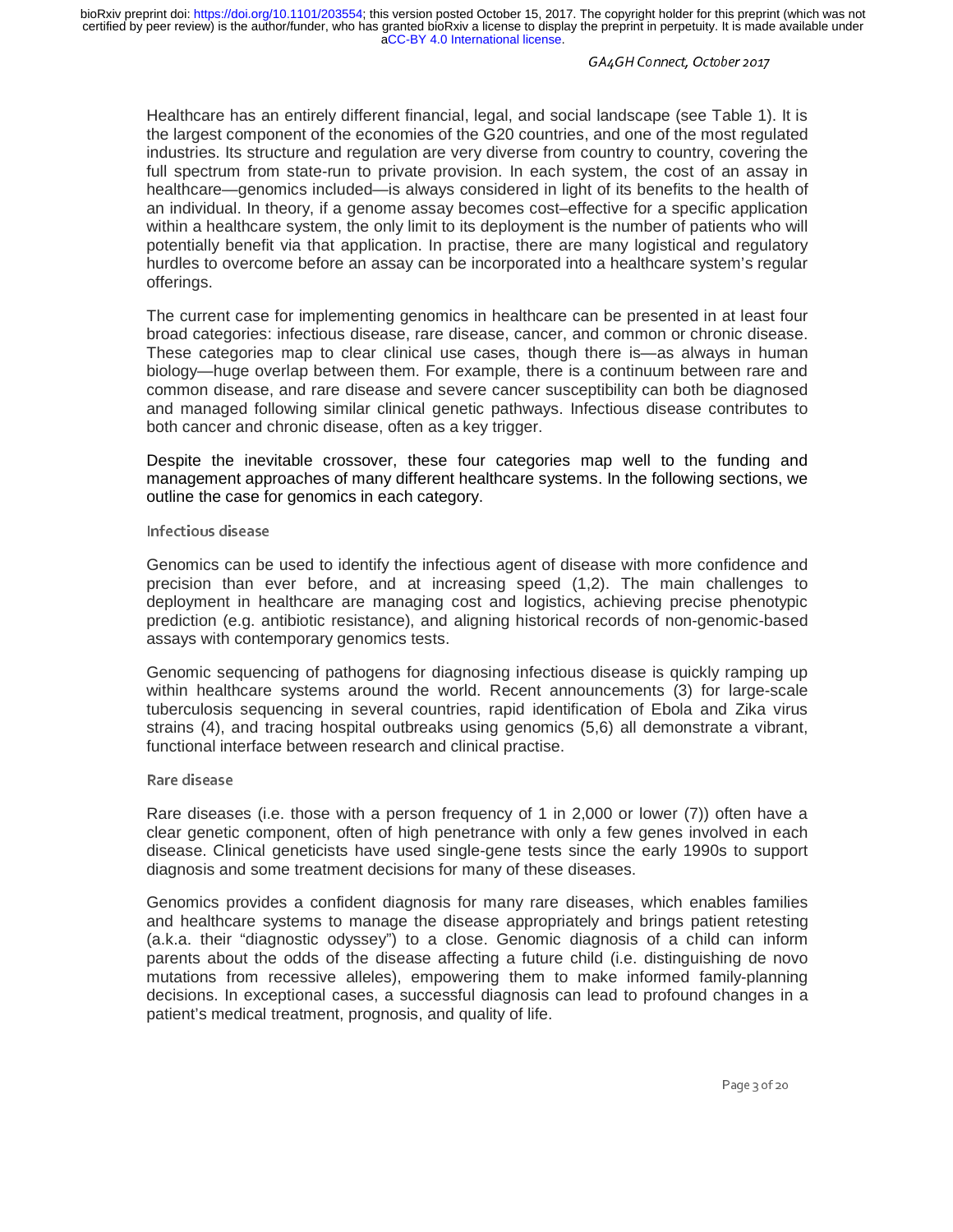The cost of assaying broader genomic regions, including whole-genome sequencing, has fallen considerably, which has had a substantial impact on rare-disease diagnosis and research (8,9). Arguably, the rare-disease space has seen the most successful deployment of genomics in healthcare, with multiple systems reporting diagnostic rates of between 20% and 30%, and specific health economics papers providing multiple lines of evidence of cost– effectiveness (10).

#### Cancer

One of the consistent hallmarks of cancer is altered somatic genomes, often with specific mutations that 'drive' the cancer. Characterising a cancer by sequencing a tumour's genome alongside the patient's unaffected genome has returned profound insights for cancer research.

Applying cancer genomics in the clinic is more complicated. The time window for care decisions is measured in weeks rather than months, and gaining genomic information on such a short timescale is logistically challenging, to say the least. In addition, while straightforward diagnosis has immediate benefits for rare-disease patients, cancer genomic information is only considered useful if it changes treatment options. For this to occur, carefully planned clinical trials are necessary to chart change of treatment impact on the basis of genomics.

The heterogeneity of cancer as a disease—of each individual cancer and of any subsequent metastasis—adds many layers of complexity to genomic analysis. However, oncologists are increasingly confident that genomic information will be useful in cancer care decisionmaking. Indeed, it is being deployed effectively in a growing number of cases, and we are confident that the roll-out of genomics into practicing cancer care will increase steadily in the coming years.

#### Common or chronic disease

'Common disease' is a catchall phrase describing a vast spectrum of diseases that have distinct 'environmental' and 'genetic' components. This area of genomics is firmly rooted in research, and is the healthcare category where genomic information is most removed from practise, even though there is considerable effort on the research use of genomics.

The focus of genomic research in common disease is large-scale cohorts, for example biobanks in the UK (UK BioBank, Generation Scotland), China (Kadoorie), and the US (the nascent All of Us Research Program); megabanks such as Tohoku in Japan; and the wholepopulation cohorts in Iceland, Estonia, Finland (the Sisu project), and Denmark. Genotyping has become a regular feature of large-scale cohorts, and whole-genome sequencing is bound to become routine here as well.

Currently, the value of genomics for common diseases such as cardiovascular disease and diabetes is mainly in research. However, some clinical practise work is being explored, for example adapting screening protocols (11).

# How many genomes?

The four categories of healthcare we describe above differ in their potential penetration into the population and in their direct involvement of individual people.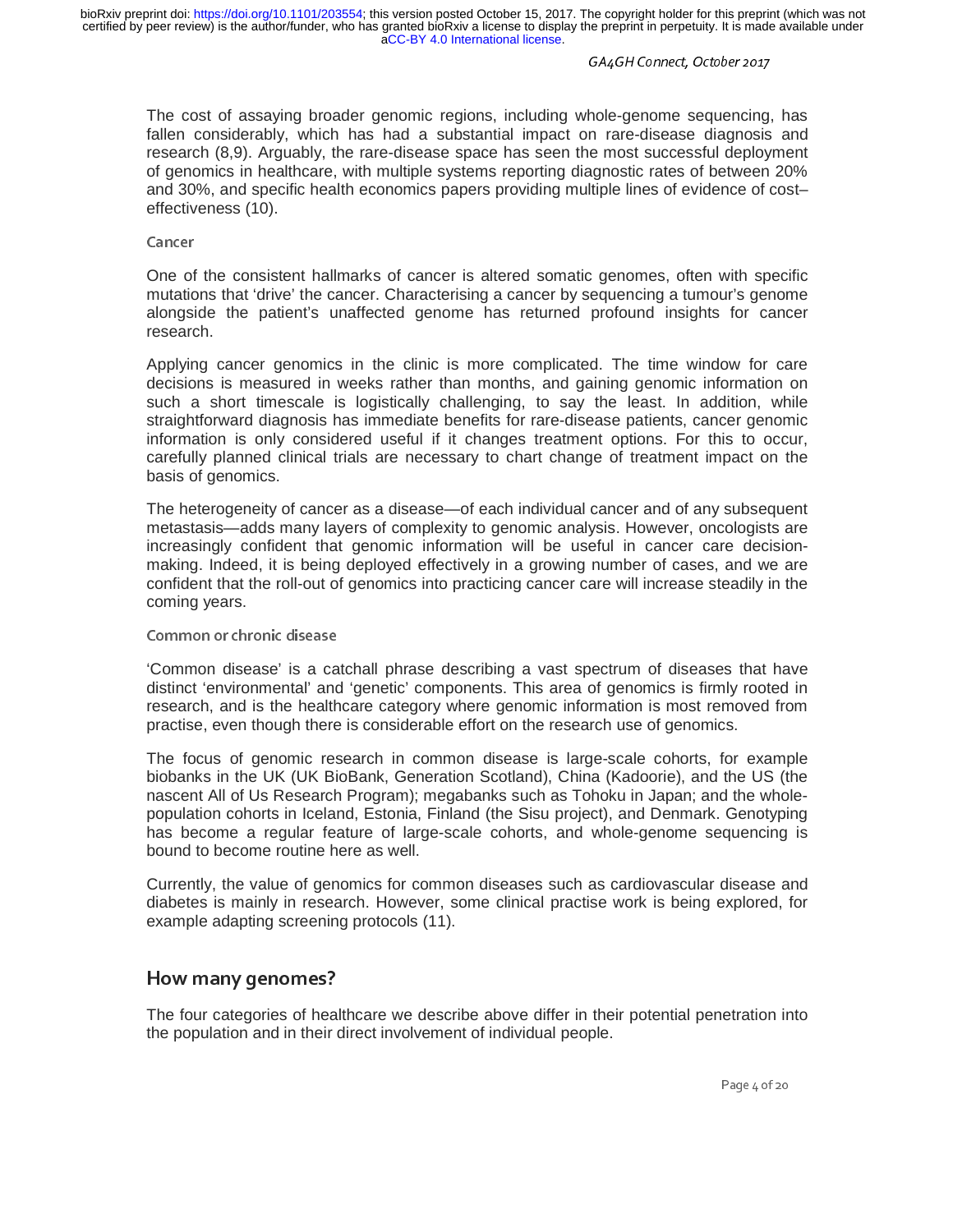GA4GH Connect, October 2017

**Infectious-disease** genomics currently focuses on sequencing infectious agents, and as such contributes huge amounts of genomic information on bacteria and viruses, but little on humans.

**Rare diseases** affect up to 1 in 7 (14%) people in G20 countries. Restricting this figure to the numbers projected in countries with active genomic rare disease diagnosis processes, the percentage of people affected is closer to 1% to 2% of live births (depending on the healthcare system). Both parents of the patient are sequenced whenever possible, so in countries where rare-disease genomics is deployed in healthcare, between 2% and 5% of the population could be participating actively in this category of genomic testing. Given the robust benefit to healthcare, logistical simplicity, and cost-effectiveness compared to current approaches, at the minimum prevalence of 1% of the population, 20 million people could well be sequenced for rare-disease diagnosis by 2025 (see Table 2).

Half the population of G20 countries will, at some point in their lives, be diagnosed with a **cancer** event. Depending on the utility of genomics for informing the treatment of different cancer types, healthcare systems could be deploying cancer genomics for over 40 million people in the developed world by 2025 (see Table 3).

**Common diseases** affect nearly everyone. When genomic information can be used clinically for broad, common diseases, it will be feasible to justify sequencing entire populations. Whole-population-scale sequencing is feasible currently for smaller countries (and is largely in place already in some countries, e.g. Iceland), and is likely to be in place at some point in the next two decades.

We developed a crude model for estimating the rate of healthcare-funded genomes worldwide. This accounts for the preparedness of each country for genomics, and infers a progression of cancer-related sequencing over time (conservative estimate: genomics is used in 70% of cancer diagnoses by 2027). Figure 1 shows the growth in the number of genomes based on this model, with an expected number of 47.5 million genomes sequenced for rare disease diagnoses (patients + family members) and 83 million (cancer + matched normal) genome sequences for cancer by 2025.

This model is crude in its treatment of the complex, policy heavy area of genomic medicine, and undoubtedly some countries will have a faster or slower uptake than we predict. Furthermore, if the cost of sequencing falls radically, full population-scale sequencing may be deployed quite quickly, and so complete population sequencing could occur in this time frame.

Whatever the details of the country-by-country roll out, we are confident that over 60 million patients will have their genome sequenced in a healthcare context by 2025. This represents a large technical challenge for healthcare systems, and a huge opportunity for research.

# The need for cohorts of 10 million+ humans

The availability of large cohorts that represent individuals from different populations throughout the world would be transformative for human research. The advantages of large cohorts are considerable, especially when the costs of raw sequencing and first-line analysis will be borne primarily by healthcare systems all over the world. This could be seen as having spill-over benefits for research, which generally functions within a narrow economy. The use of healthcare-driven genomic data being also repositioned for research is part of the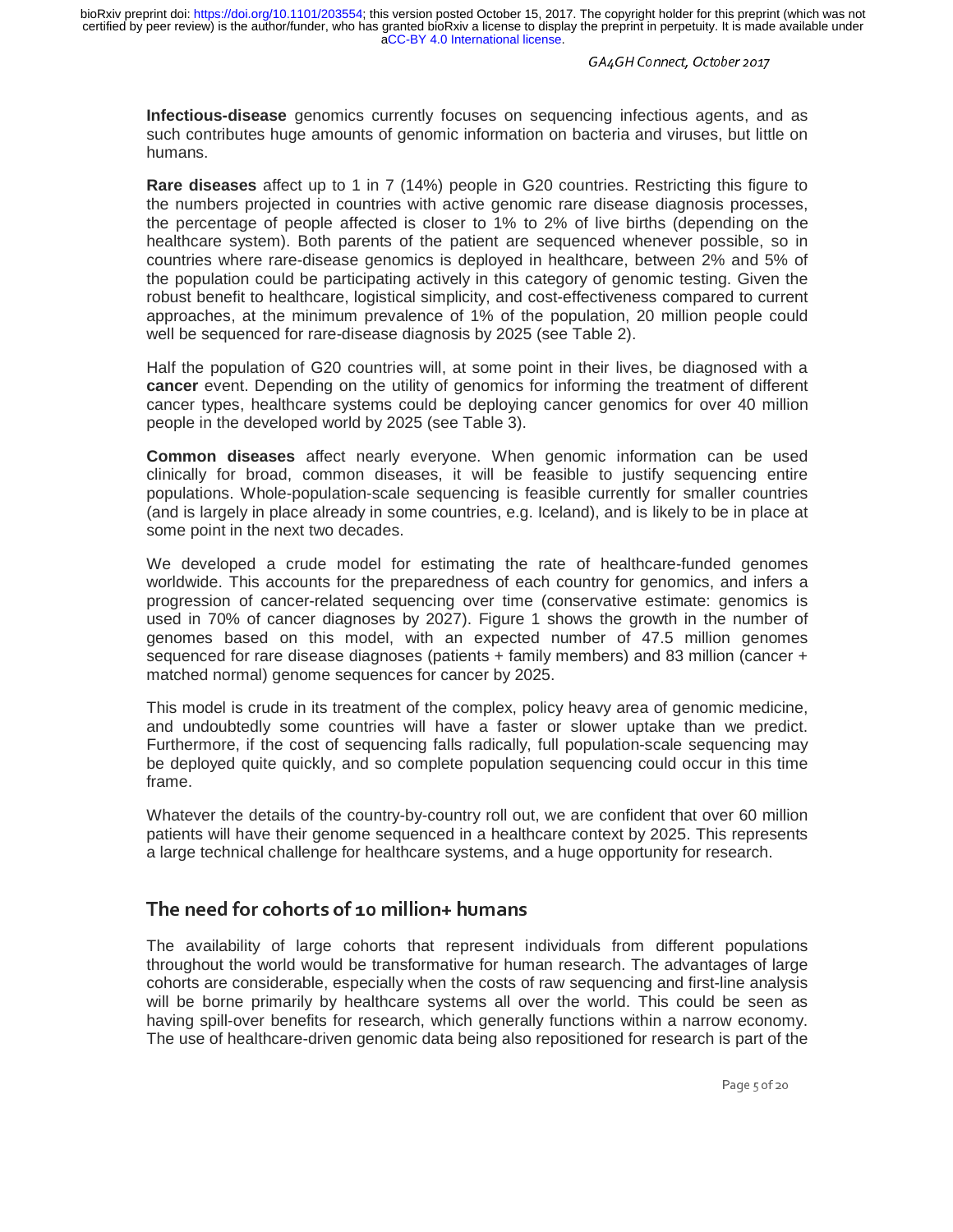GA4GH Connect, October 2017

broad trend of breaking down barriers between research and healthcare, providing for a more permeable, 'learning' healthcare system with deep, sustained ties to research.

The research benefits that accrue from assembling cohorts of over 1 million people (currently the largest cohorts available) are an open question. Cohorts of 0.5 to 1 million people might be adequate for research, and tracking more than that may not be necessary. However, experience has shown us that larger sample sizes allow for more fine-grained analysis (12) and more robust findings in genetics, regardless of the system used to collect them.

We have identified eight major practical, principled arguments to support our position that virtual cohorts of 100 million people or more would have tangible research benefits.

1. Robust statistical association of rare and extremely rare events

Many rare diseases occur at person frequencies of 1 every 10,000 to 1 every 1,000,000 live births. To associate a particular mutation to a particular phenotype robustly, at least two observations are required, often more. This argues for pooling rare disease diagnoses in populations of 10 million to 500 million, where all the suspected rare disease individuals (between 1% to 2%) and their parents (where available) are sequenced.

The Matchmaker Exchange (MME) project (13) is building a platform for matching patients with similar phenotypic and genotypic profiles through standardized application programming interfaces (APIs) and procedural conventions. Its participating genomic groups are located in multiple countries, and pool possible diagnoses with the goal of finding 'a second match'. MME has produced nearly 30 matches as of October 2017, predominantly matching patients who live in different countries (i.e. not enrolled in the same healthcare system).

2. Robust assessment of penetrance of disease or trait-causing alleles

The penetrance of potential disease-causing alleles is best assessed using broadly ascertained (e.g. population-scale) cohorts. Genomics of rare disease (patients and their parents) and the 'healthy' genomes of cancer patients can be deployed effectively to understand the frequency of putative alleles, irrespective of the specific disease of interest.

3. Ability to query very low frequency alleles in specific environments

Many phenotypically interesting alleles, in particular disabling mutations such as stop codons, are at low frequency (i.e. below 0.1%). Many diseases only occur in, or are at higher frequency in, specific environments. To observe relevant shifts in the ratios of disease, sample sizes of between 1 million and 10 million are necessary.

Thanks to the ease of interpretation of some of these rare alleles, in particular the clear-cut loss-of-function alleles, both positive association (i.e. clear association of an allele with a disease) and negative association are of great interest to the pharmaceutical and biotech industries.

4. Heterogeneous diseases such as cancer benefit from large sample size

Considering the combinatorics of all possible mutations in all tissue types in an array of environmental conditions (e.g. immune status of the patient), each cancer is best thought of as a unique, uncontrolled somatic aberration. Large sample sizes make taming this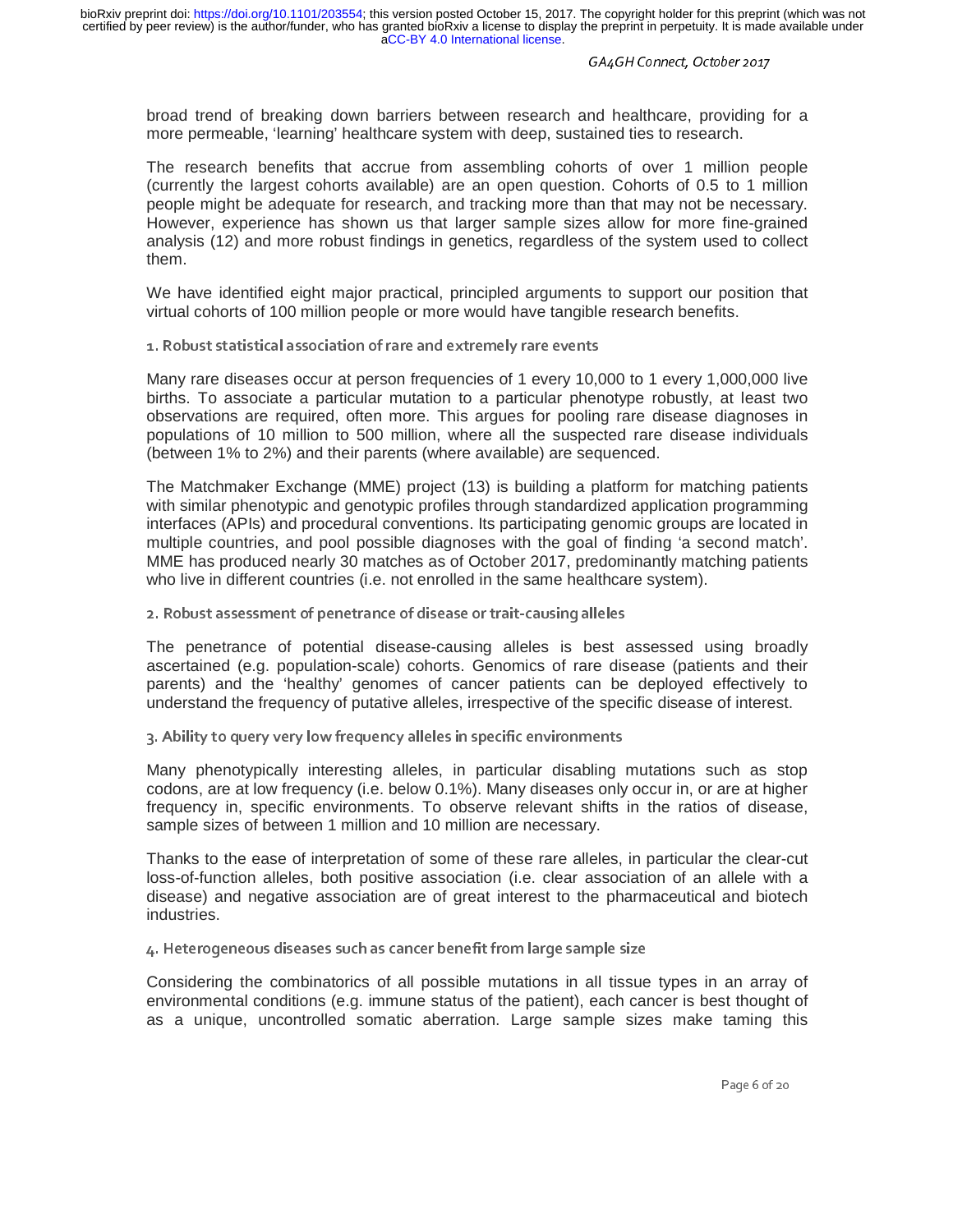heterogeneity more feasible, as they allow robust statistical analysis and rigorous testing of the resulting models in data not used to train models.

5. Discovering and characterising epistasis is more feasible with large sample sizes

Epistasis (i.e. non-linear interactions between alleles) is commonplace in model-organism genetics. It is difficult to utilise in human genetics, principally because interesting alleles are low frequency and the interaction occurs as the product of these frequencies; however, onemillion-person or more cohorts overcomes these frequency concerns and provides a starting point for probing these interactions. Each order of magnitude higher will improve discoverability of rarer epistatic events. Such discoveries need not account for wholepopulation-level variance to be interesting; they are inherently useful for understanding the molecular biology of a disease or trait of interest.

6. Large, diverse cohorts provide a baseline understanding of the selection pressures on every base in the human genome

When we reach the '10 million to 100 million genomes sequenced' milestone, we will be in the final approach to the 1.1e-8 mutation rate for each base in the human genome. Even at the current cohort size of around 100,000 in the ExAC and gnomAD databases, we can derive a reasonably robust model for mutation rates and gene-scale selection. With higher sample numbers, these models can become more sophisticated in terms of the heterogeneity in mutation rates they model, and narrower in terms of the genomic region they probe—ultimately to single-base-pair resolution.

7. Very large cohorts are ideal for Mendelian randomisation approaches in understanding causality in observational studies

Germline genetic information has two unique properties that make it invaluable for observational (epidemiological) studies: stability of germline variation and randomisation of allele distribution in a population. Germline variation rarely changes over the lifetime of an individual. If it does, it is readily detected in the form of mosaicism or cancer. Variants are randomly assigned to chromosomes during meiosis, and this randomisation is present in the resulting distribution of alleles inside a population.

Genetic variation can be used as a subtle 'natural experiment' to clarify the relationships between variable measures (e.g. weight gain and Type II diabetes, or alcohol usage during pregnancy and outcome of offspring). The genetic variables act as unbiased statistical instruments to provide insight on causality. These techniques work with very-low-impact variants, but require large sample sizes (millions of individuals) to work well.

8. Variation in allele frequency, environments, and measurements worldwide can be leveraged

The precise allele frequencies present in the germline vary between populations, mainly due to population drift accentuated by bottlenecks. Different physical and social environments influence environmental exposures and developmental trajectories, and different healthcare systems vary in their ability to measure specific diseases and traits.

At scales below 10,000 individuals, these differences hinder joint use of datasets and force researchers to focus only on the larger subsets present in their data. At larger scales, this diversity can be leveraged to find more conclusive evidence behind specific alleles and environmental differences. It also opens the door to serendipitous discoveries based on traits that are measured well by one system and not another.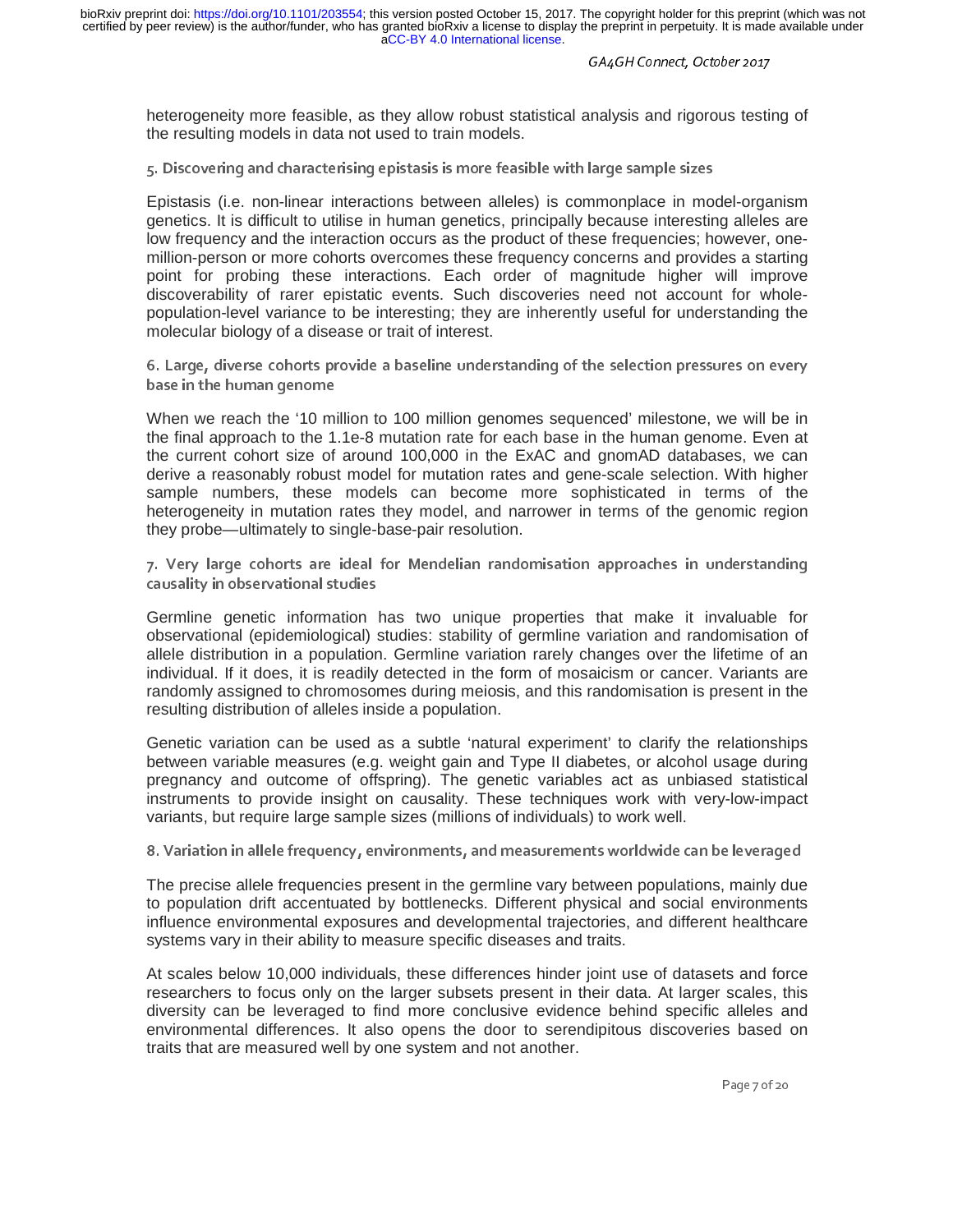GA4GH Connect, October 2017

# Challenges

Ethical and regulatory challenges

Ethical consideration of patients and populations together with responsible regulation are critical to biomedical research in all its forms. This is particularly true for healthcare-funded genomics, which involves deeply complex national regulation and legislation. Keeping the UN *Universal Declaration of Human Rights* at the heart of these conversations will serve to activate the right 'to share in scientific advancement and its benefits' (14), firmly rooted in concerns shared by people of all nations. It also ensures a common human-rights approach to addressing the benefits and potential risks in a balanced manner.

Each society has its own, unique perspective on the sharing of personal information, with more open or restrictive regulatory norms and systems on data collection, access, and sharing. The commonality is that all of these systems have some mechanism by which researchers are able to access both research and clinical data, specifically to use it in ways that enable patients and research participants to share in scientific advancement and its benefits.

Population-scale sequencing schemes—wherein regulated healthcare providers share clinical genomic data for research—are unlikely to allow large-scale aggregation of data to migrate beyond national boundaries, but it is feasible to imagine that federated analysis without data movement is possible. Accountability principles (15) and sanctions for misuse are being developed in order to respect and maintain the trust of participants.

Based on the universal principles of benefitting from scientific research and respecting national regulatory architecture, we believe that most healthcare systems can ultimately participate in responsible, worldwide data sharing while remaining compliant with applicable jurisdictional law and institutional policies.

#### Technical challenges

To realise the goal of deploying single, agreed methods in multiple locations offering harmonised datasets, each location must present genomic and associated phenotypic information in a consistent, standard manner. These standards should, wherever possible, be based on a service architecture in which information is retrieved using web-based calls (e.g. REST protocol). This is the de facto standard for large-scale data delivery in science and technology.

Currently, genomics data analysis is tied to bespoke, file-based systems, with a mixture of domain-specific standard file types tied together in institutional (and sometimes individual researcher) configurations. This scheme is incompatible with a global, federated architecture. A major goal of GA4GH is to provide diverse, service-based standards to enable a global federation of identity and data, within a robust, security-assured cloud environment that enforces jurisdictional constraints and local service agreements.

Researcher access to genomic data refers specifically to access via analytic machinery created for research users. Over the past decade there has been a significant shift towards virtualisation in computing. This involves packaging and distributing the computing components (e.g. processors, storage units, platforms) or entire computing infrastructures and allowing them to run in an environment that simulates a specific computational architecture as if it were physically co-located.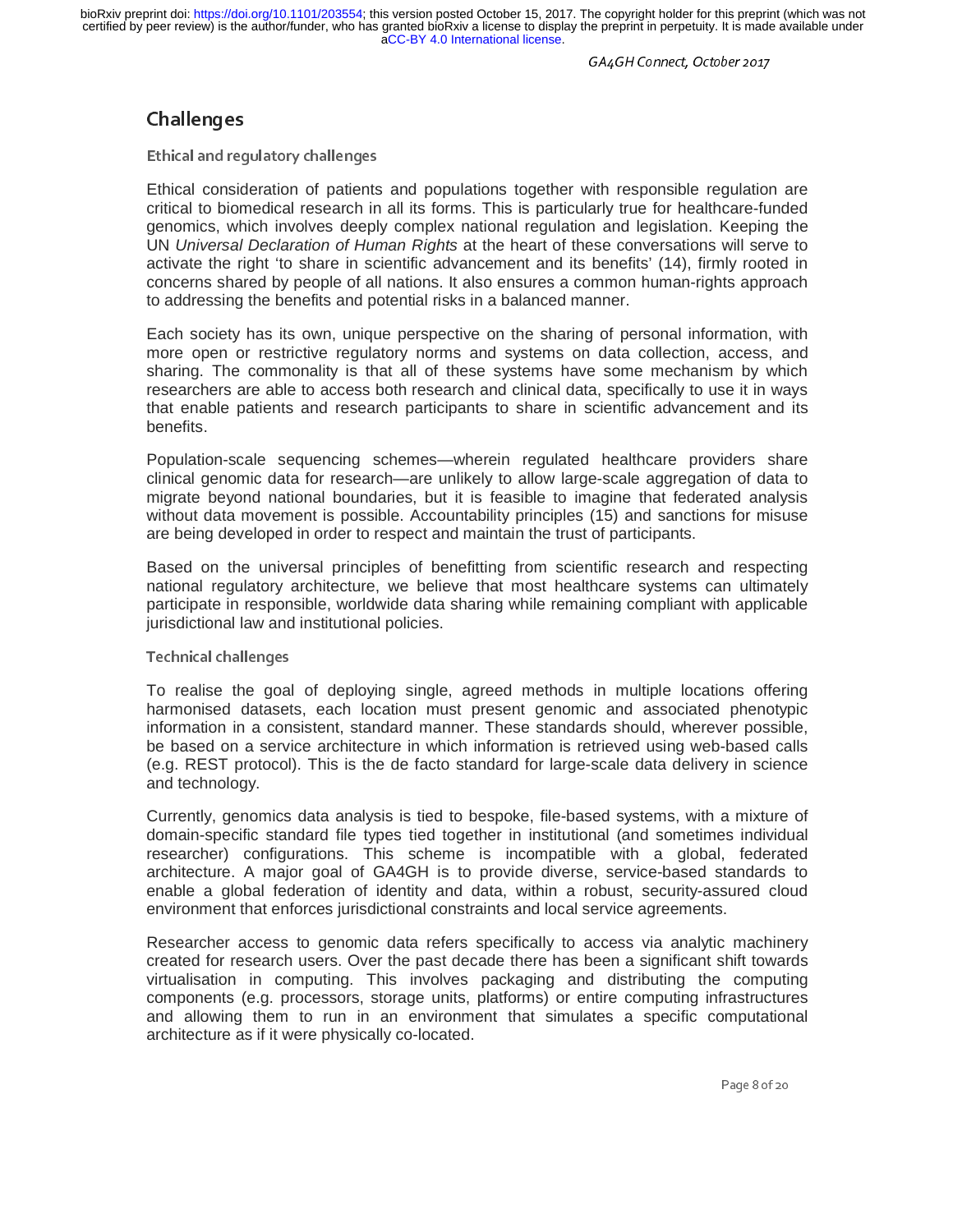The value of virtualisation is that it enables a third-party service provider ("cloud" provider) to provision computing services and storage capacity "on demand" as they are needed. "Cloud" services are particularly well suited to computing problems involving large volumes of storage and complex computations (e.g. genomic research). Virtualisation is now deployed on a large scale in cloud environments, enabling researchers to use virtual software tools to analyse data distributed across multiple physical data stores, rather than downloading large amounts of data for use with local software tools. This pattern of moving the analysis to the data rather than data to the analysis allows for more appropriate scaling and control of access via national schemes, while also enabling consistency of analysis by a researcher "visiting" each of these schemes.

Another technology trend that holds great potential for genomics research is federation both identity federation and data federation. Identity federation enables multiple organisations to rely on each other or a third party to authenticate researchers' identities and to share security attributes. This enables each data holder to enforce its own security policies, using attributes passed along with the authenticated identity. Data federation enables genomic analysis to be performed across multiple data stores.

#### Security challenges

GA4GH, as an international consortium federating large volumes of sensitive clinical and genomic data across virtual computing environments, is presented with formidable challenges in assuring data confidentiality, data integrity, service availability, and individual privacy. Some of these challenges call for innovative application of well-established security standards, frameworks, and protocols, such as identity federation on a global scale. Other challenges require solutions still emerging from security research, such as privacypreserving data linkage and homomorphic encryption. GA4GH seeks to apply current and emerging technology solutions, standards, and best practices to help protect the confidentiality, integrity, and availability of sensitive, high-value data. Healthcare data are a leading target for cyber-attackers; as such, GA4GH and its partners must implement a layered and proactive scheme to identify potential threats and vulnerabilities, continuously monitor the use of data and services, detect potential attacks, and collectively respond to potential breaches. Risk management is central to GA4GH's standards-development process, while seeking to leverage industry standards and best practices wherever possible.

#### Societal challenges

Ethical, regulatory, and technical challenges all feed into the wider societal challenges of bringing genomics into healthcare, which we must meet as a single community. The three strands of this challenge are: maintaining public trust in healthcare systems, overcoming differences in objectives and methods between research and healthcare, and breaking down unproductive divides between disciplines.

Our future vision of healthcare is one in which vetted researchers around the world can, with appropriate oversight and policy enforcement, gain access to anonymised human health data. This system of access is based on trust: of researchers, institutions, countries, and participants—similar to the trust on which current global biomedical research depends. Local, national, and global dialogue among researchers, clinicians, and participants is active, engaged, and useful. Trust in this paradigm is earned and maintained by respectful, open discussion and collaboration among all parties.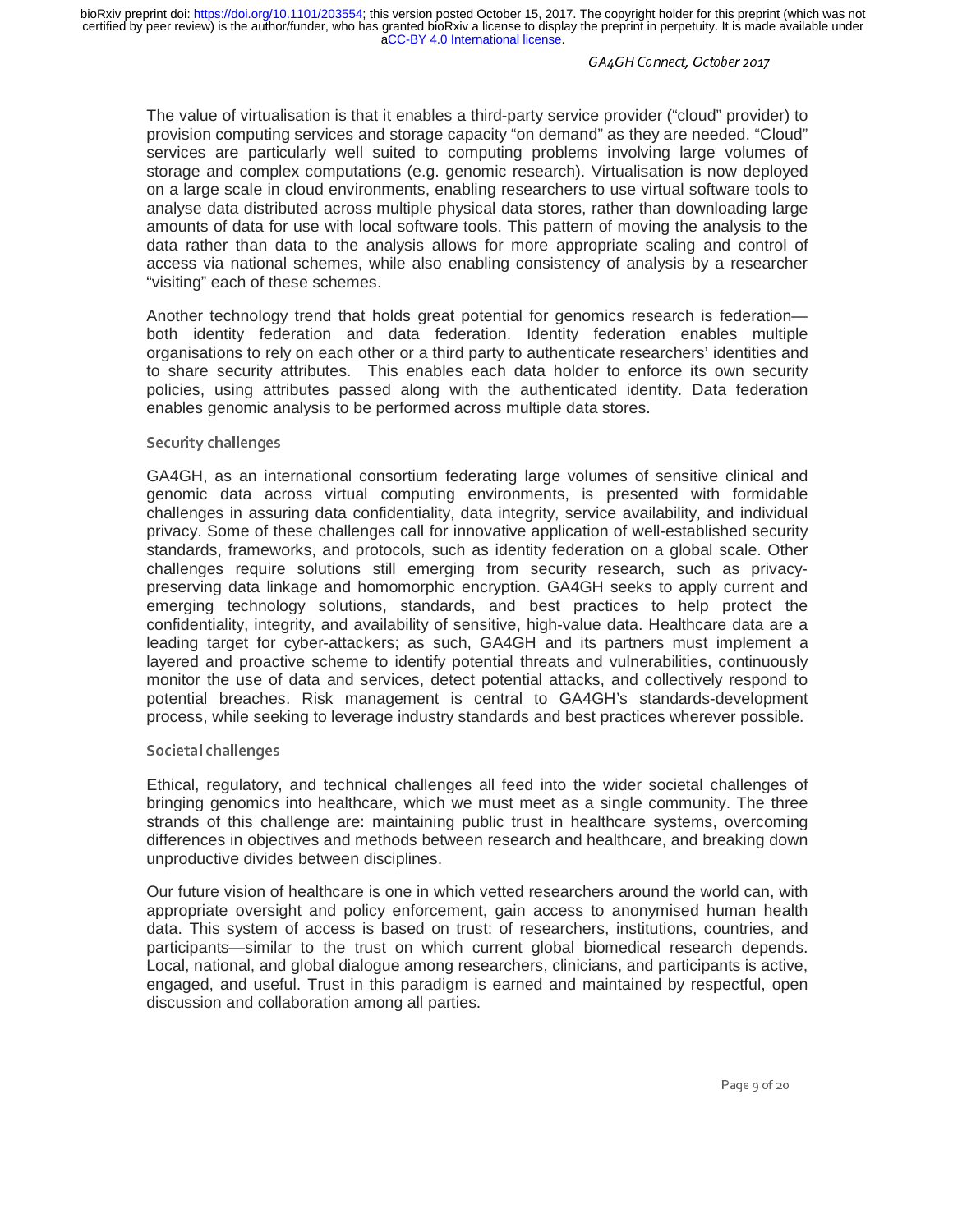GA4GH Connect, October 2017

We envision clinical and basic researchers collaborating seamlessly in the context of practising healthcare. The virtuous cycle of research and healthcare will be celebrated as an example of harmonised human endeavour. The track record of data science makes these ambitions realistic. Genomic datasets from healthcare will be among the largest generated over the next decade, and to make the most of them we need to harness the best of computational biology: both academic (i.e. electrical engineering, computer science, statistics, physics) and commercial (i.e. technology, pharmaceutical, biotech, health informatics).

Communication and respect for all players will maintain a steady focus on shared objectives and outcomes.

# What if there were no standards?

A sceptic might wonder whether this is really needed. Perhaps large healthcare systems have enough internal drivers to ensure good delivery of genomic medicine without any global coordination, and smaller healthcare systems will naturally align themselves to their nearest scheme (culturally or physically). Perhaps researchers are better off negotiating individually, system by system, hospital by hospital, thus allowing more local innovation. Do we really need to coordinate worldwide to deliver dividends on genomics?

We have already established that we need to coordinate between large healthcare systems in rare-disease diagnosis and discovery. As a practical example, Matchmaker Exchange illustrates the power of bringing practicing clinicians and researchers together. This is also mirrored in the Cancer field where large international projects have switched to using more routine healthcare generated data sources.

Furthermore, as nascent genomic medicine schemes are being delivered in a variety of countries, it is clear that the federated approach enabled by GA4GH is the only scheme that can satisfy both research and healthcare goals. In addition, many commercial and public organizations want to minimize the costs and risks of the complex technical software needed to either contribute to genomic medicine or deliver genomic tools. A complex, multistakeholder ecosystem requires neutral and technically competent standards.

Nevertheless, standards and frameworks must be fit for purpose and useful for the broad set of users: clinical, academic, commercial, and public. These standards must also enable progress—not stifle it. To these ends, GA4GH is focused on the creation and management of genomics standards and not on their implementations, though we expect and encourage many implementing groups to actively participate.

### Conclusion

It is not difficult to imagine a world in which genomic and molecular data have been collected for over a billion humans. In such a future, genomics will deliver both personalised and population-based benefits to patients—in acute healthcare, preventative medicine and probably unforeseen ways. When researchers everywhere can access secure data responsibly and use the data to benefit human health, discoveries will accelerate in both health and fundamental biology, in areas on which future benefits may unexpectedly rely.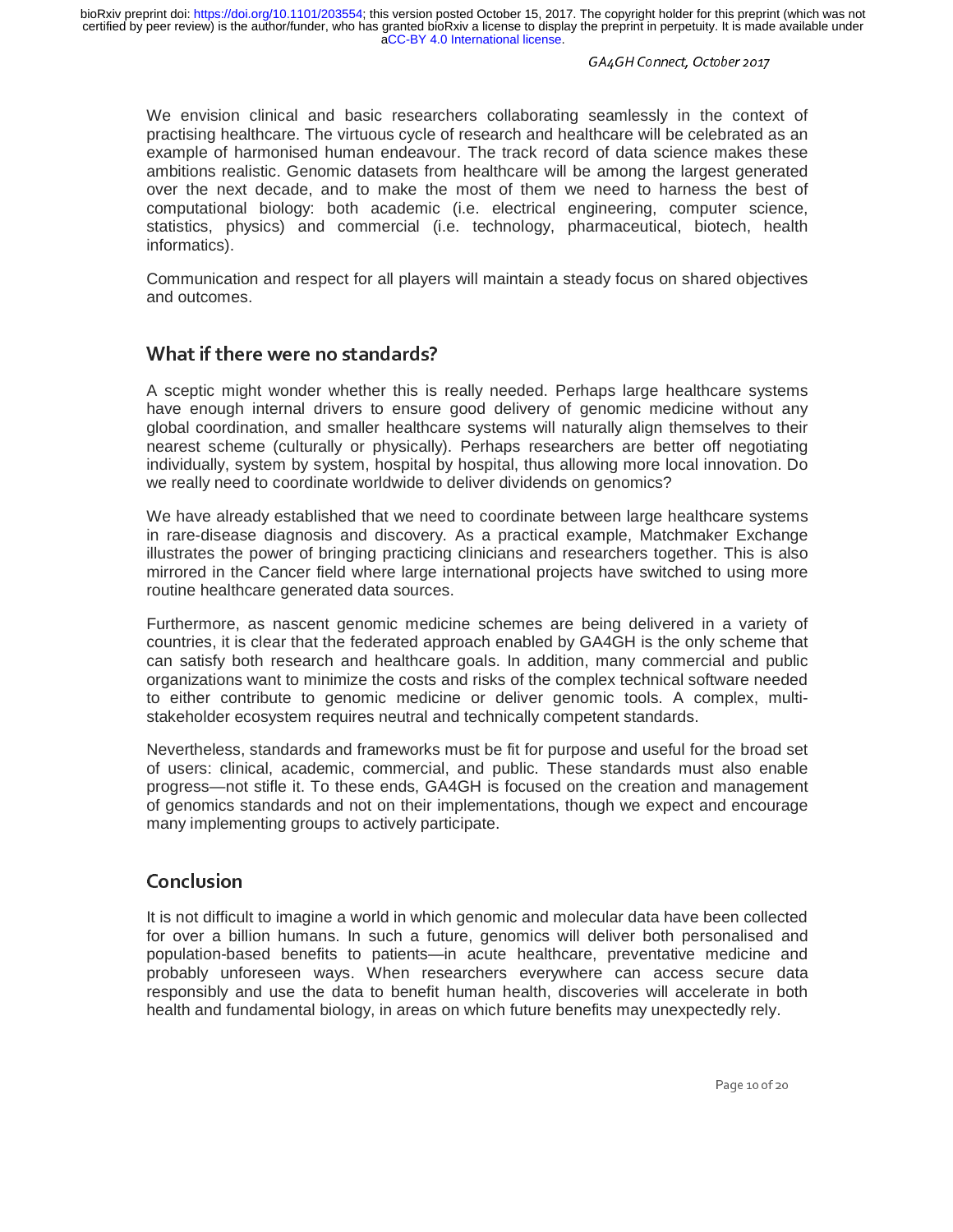GA4GH Connect, October 2017

These goals are as ambitious in scope as the coordinated, international response to infectious disease outbreaks, and the international network of seismic sensors for early detection of earthquakes and tsunamis—both of which are demonstrably successful. To achieve this ambition we must have ongoing, sustained public support, from individuals, organisations, and governments.

Just as the W3C consortium provides the framework for setting the standards of the World Wide Web, GA4GH has taken responsibility for building the technical standards—rooted in a robust regulatory, ethical, and security-assured framework—to enable healthcare to benefit directly from scientific progress. It represents an open culture that spans technical standards development and implementation, and discussions that inform and are informed by public policy.

Because the future of healthcare belongs to all of us, we warmly welcome the participation, on every level, of people in all disciplines, in every country. Built collaboratively by patients, clinicians, researchers, engineers, and their advocates, the future of healthcare could truly benefit all of humanity.

# **Acknowledgements**

We are grateful to members of GA4GH and the GA4GH Strategic Advisory Board for their feedback. Thanks to Angela Page and Mary Todd Bergman for help preparing this manuscript.

### References

- 1. Gilmour MW, Graham M, Reimer A, Van Domselaar G (2013) Public health genomics and the new molecular epidemiology of bacterial pathogens. *Public Health Genomics* 16:25-30. doi: 10.1159/000342709
- 2. Lecuit M, Eloit M (2015) The potential of whole genome NGS for infectious disease diagnosis. *Expert Review of Molecular Diagnostics* 15:1517-1519; doi: 10.1586/14737159.2015.1111140
- 3. Public Health England (2017) England world leaders in the use of whole genome sequencing to diagnose TB (press release). Published online 28 March: https://www.gov.uk/government/news/england-world-leaders-in-the-use-of-whole-genomesequencing-to-diagnose-tb
- 4. Gire SK, Goba A, Andersen KG, Sealfon RS, Park DJ, Kanneh L, Jalloh S, Momoh M, Fullah M, Dudas G, Wohl S, Moses LM, Yozwiak NL, Winnicki S, Matranga CB, Malboeuf CM, Qu J, Gladden AD, Schaffner SF, Yang X, Jiang PP, Nekoui M, Colubri A, Coomber MR, Fonnie M, Moigboi A, Gbakie M, Kamara FK, Tucker V, Konuwa E (2014) Genomic surveillance elucidates Ebola virus origin and transmission during the 2014 outbreak. *Science* 345:1369-1372; doi: 10.1126/science.1259657
- 5. Harris SR, Cartwright EJP, Török ME, Holden MTG, Brown NM, Ogilvy-Stuart AL, Ellington MJ, Quail MA, Bentley SD, Parkhill J, Peacock SJ (2013) Whole-genome sequencing for analysis of an outbreak of meticillin-resistant Staphylococcus aureus: a descriptive study. *Lancet Infect Dis.* 13:130-136; doi: 10.1016/S1473-3099(12)70268-2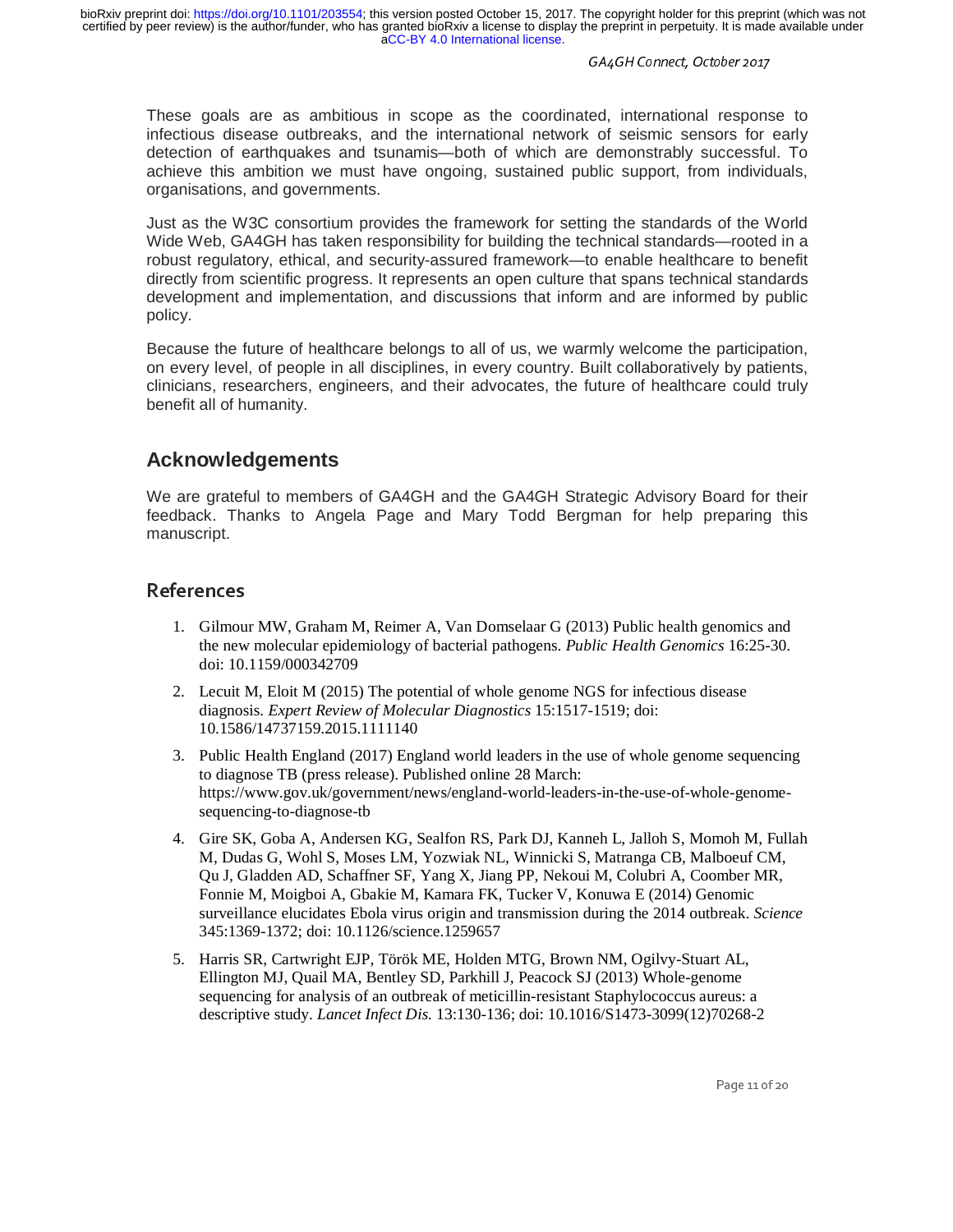GA4GH Connect, October 2017

- 6. Köser CU, Holden MT, Ellington MJ, Cartwright EJ, Brown NM, Ogilvy-Stuart AL, Hsu LY, Chewapreecha C, Croucher NJ, Harris SR, Sanders M, Enright MC, Dougan G, Bentley SD, Parkhill J, Fraser LJ, Betley JR, Schulz-Trieglaff OB, Smith GP, Peacock SJ (2012) Rapid whole-genome sequencing for investigation of a neonatal MRSA outbreak. *N Engl J Med* 366:2267-2275; doi: 10.1056/NEJMoa1109910
- 7. Baldovino S, Moliner AM, Taruscio D, Daina E, Roccatello D (2016) Rare diseases in Europe: from a wide to a local perspective. *Israel Med Assoc J* 18:359-363; PMID: 27468531
- 8. Christensen KD, Dukhovny D, Siebert U, Green RC (2015) Assessing the costs and costeffectiveness of genomic sequencing. Weiss ST, ed. *J Personalized Med* 5:470-486; doi:10.3390/jpm5040470.
- 9. Stavropoulos DJ, Merico D, Jobling R, Bowdin S, Monfared N, Thiruvahindrapuram B, Nalpathamkalam T, Pellecchia G, Yuen RKC, Szego MJ, Hayeems RZ, Zlotnik Shaul R, Brudno M, Girdea M, Frey B, Alipanahi B, Ahmed S, Babul-Hirji R, Badilla Porras R, Carter MT, Chad L, Chaudhry A, Chitayat D, Jougheh Doust S, Cytrynbaum C, Dupuis L, Ejaz R, Fishman L, Guerin A, Hashemi B, Helal M, Hewson S, Inbar-Feigenberg M, Kannu P, Karp N, Kim R, Kronick J, Liston E, MacDonald H, Mercimek-Mahmutoglu S, Mendoza-Londono R, Nasr E, Nimmo G, Parkinson N, Quercia N, Raiman J, Roifman M, Schulze A, Shugar A, Shuman C, Sinajon P, Siriwardena K, Weksberg R, Yoon G, Carew C, Erickson R, Leach RA, Klein R. Ray PN, Meyn S, Scherer SW, Cohn RD, Marshall CR (2016) Whole genome sequencing expands diagnostic utility and improves clinical management in pediatric medicine. *NPJ Genom Med* 1:15012; doi: 10.1038/npjgenmed.2015.12
- 10. Stark Z, Schofield D, Alam K, Wilson W, Mupfeki N, Macciocca I, Shrestha R, White SM, Gaff C (2017) Prospective comparison of the cost-effectiveness of clinical whole-exome sequencing with that of usual care overwhelmingly supports early use and reimbursement. *Genet Med* 19:867-874; doi: 10.1038/gim.2016.221
- 11. Ripatti S, Tikkanen E, Orho-Melander M, Havulinna AS, Silander K, Sharma A, Guiducci C, Perola M, Jula A, Sinisalo J, Lokki M-L, Nieminen MS, Melander O, Salomaa V, Peltonen L, Kathiresan S (2010) A multilocus genetic risk score for coronary heart disease: case-control and prospective cohort analyses. *Lancet* 376:1393-1400; doi: 10.1016/S0140-6736(10)61267- 6
- 12. Burton PR, Hansell AL, Fortier I, Manolio TA, Khoury MJ, Little J, Elliot P (2008) Size matters: just how big is BIG?: Quantifying realistic sample size requirements for human genome. Int J Epidemiol 38: 263–273; doi: 10.1093/ije/dyn147
- 13. Philippakis AA, Azzariti DR, Beltran S, Brookes AJ, Brownstein CA, Brudno M, Brunner HG, Buske OJ, Carey K, Doll C, Dumitriu S, Dyke SOM, den Dunnen JT, Firth HV, Gibbs RA, Girdea A, Gonzalez M, Haendel MA, Hamosh A, Holm IA, Huang L, Hurles ME, Hutton B, Krier JB, Misyura A, Mungall CJ, Paschall J, Paten B, Robinson PN, Schiettecatte F, Sobreira NL, Swaminathan GJ, Taschner PE, Terry SF, Washington NL, Züchner S, Boycott KM, Rehm HL (2015) The Matchmaker Exchange: a platform for rare disease gene discovery. *Human Mutat* 36:915-921; doi: 10.1002/humu.22858
- 14. UN General Assembly (1948) Universal declaration of human rights (217 [III] A). Paris. Article 27.
- 15. Global Alliance for Genomics and Health (2016). GENOMICS. A federated ecosystem for sharing genomic, clinical data. *Science* 352:1278-1280; doi: 10.1126/science.aaf6162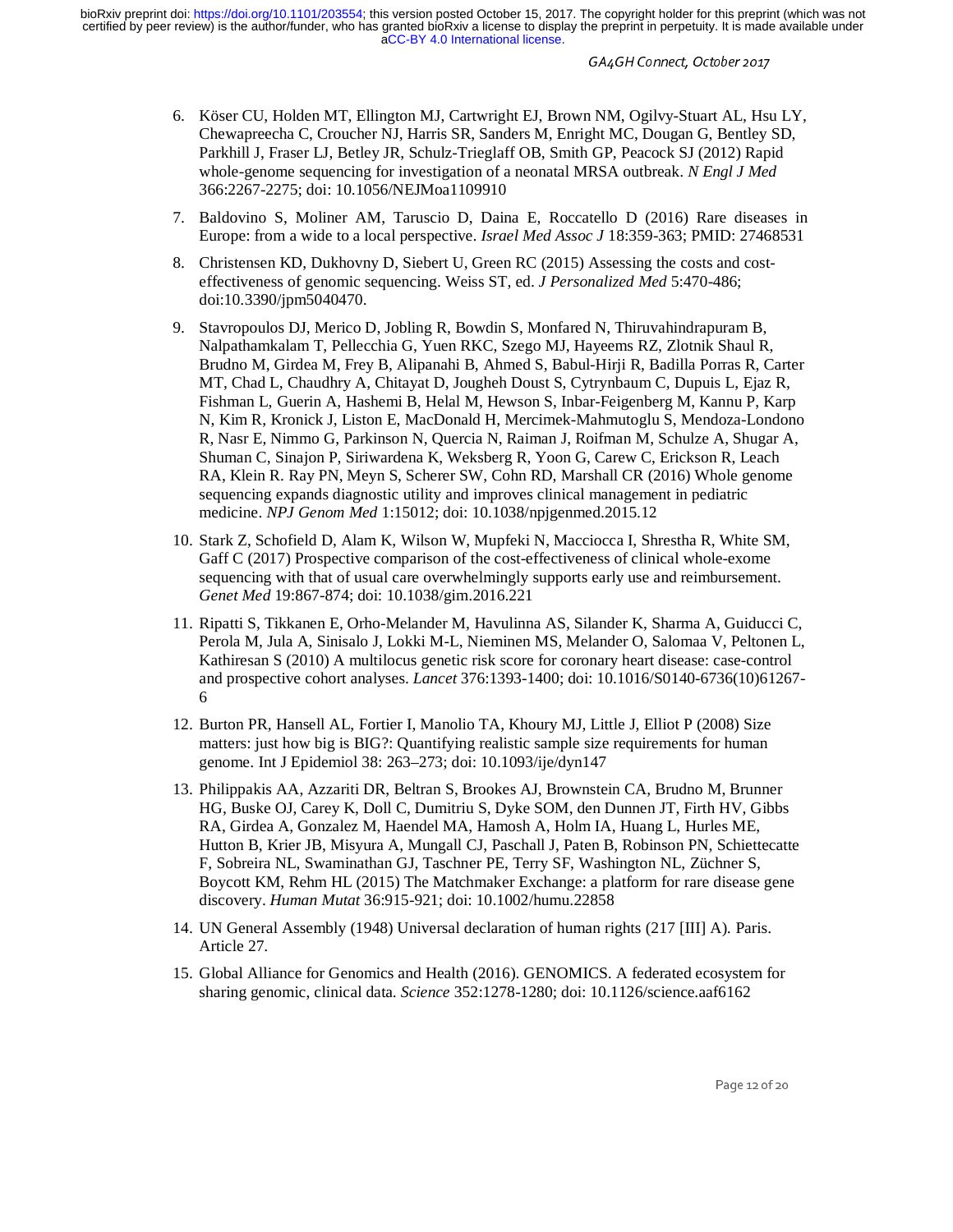GA4GH Connect, October 2017

# Tables and Figures

Table 1. Differences between genomics for research and genomics for healthcare

|                                                           | Research Genomics                                                                                                       | <b>Healthcare Genomics</b>                                                                                                                                   |
|-----------------------------------------------------------|-------------------------------------------------------------------------------------------------------------------------|--------------------------------------------------------------------------------------------------------------------------------------------------------------|
| <b>Rationale for</b><br>genome<br>sequencing              | Ability to answer research<br>study questions                                                                           | Ability to impact healthcare diagnosis<br>and treatment decisions of an individual                                                                           |
| Number of<br>genomes<br>sequences<br>needed               | Dependent on power<br>analysis to observe desired<br>effects (in practise,<br>genome sequencing cost<br>often limiting) | Dependent on population size of patients<br>with specific criteria (in theory,<br>independent of patient population size<br>once shown to be cost effective) |
| <b>Desired timelines</b><br>of sequencing<br>and analysis | Up to 5 years, can be far<br>longer                                                                                     | Weeks to months depending on disease                                                                                                                         |
| Data sharing to<br>researchers                            | Routine after publication,<br>occasionally before                                                                       | Varies by system, but usually not outside<br>a joint research component                                                                                      |
| <b>Legal framework</b><br>for sharing data                | Broadly based around<br>ethics and data access<br>committees set up for<br>research                                     | Varies nation by nation, usually with<br>explicit legislative mechanisms                                                                                     |
| Language for<br>agreements and<br>discussion              | English as international<br>language of science                                                                         | National language(s)                                                                                                                                         |
| <b>Estimated data</b><br>size by 2025                     | ~Petabytes to low<br>Exabytes                                                                                           | Exabytes to low Zetabytes worldwide                                                                                                                          |
| <b>Data sharing</b><br>mechanisms                         | Aggregation of<br>anonymised data, and<br>local download &<br>processing                                                | Federated access to secure data to<br>virtual/containerised analysis, pooling of<br>summary/intermediate statistics                                          |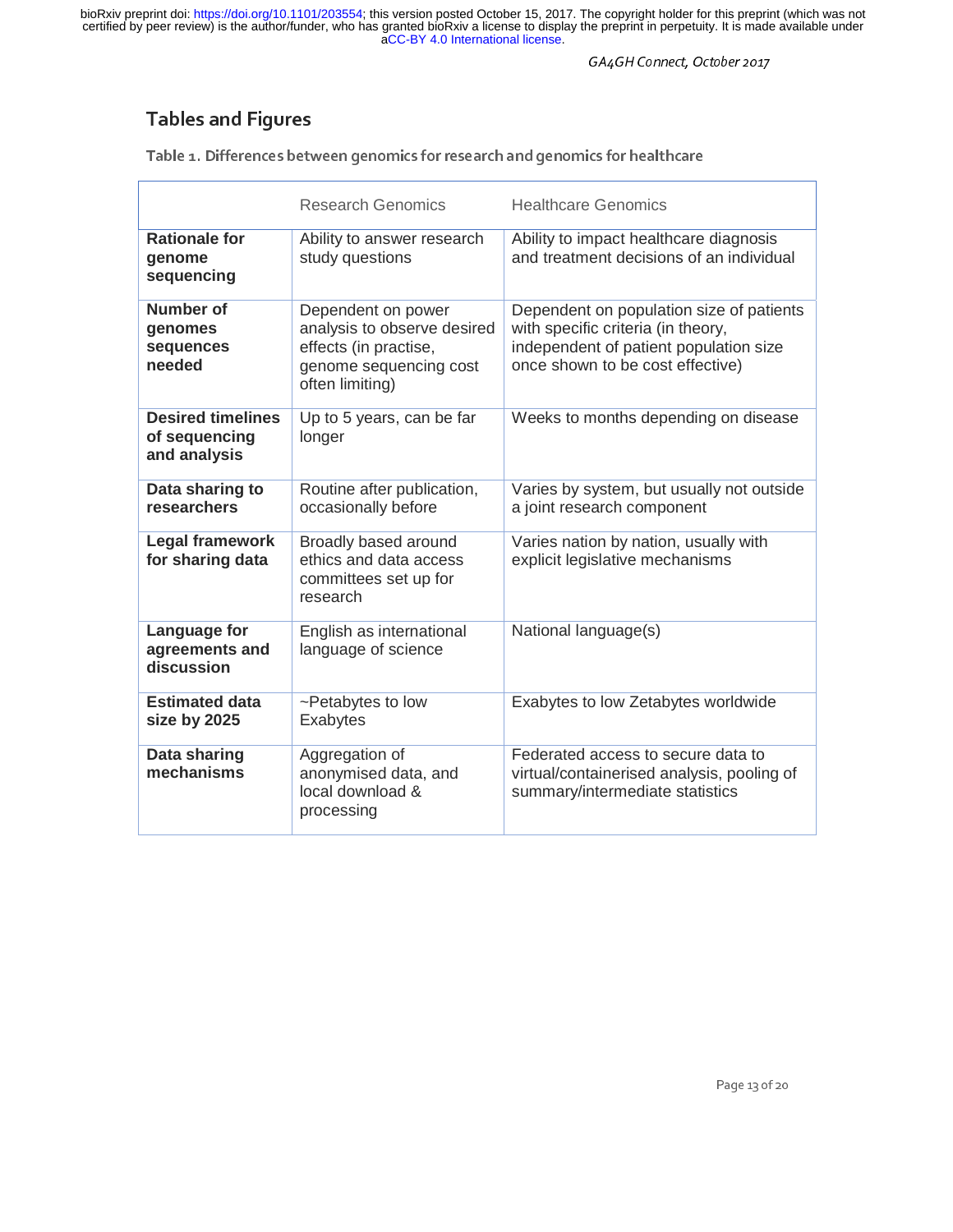

Figure 1. Exponential growth in the number of genome sequences arising from rare disease and cancer genomics

**Figure 1.** The number of genomes sequenced per rare disease proband was assumed to be 2.3, with 1% of young children estimated to be affected by a rare disease. Due to the complexities of applying cancer genomics in the clinic, we estimate a slower rate of increase in healthcare-funded cancer genomes with a 'ramp up' in numbers starting from 2022.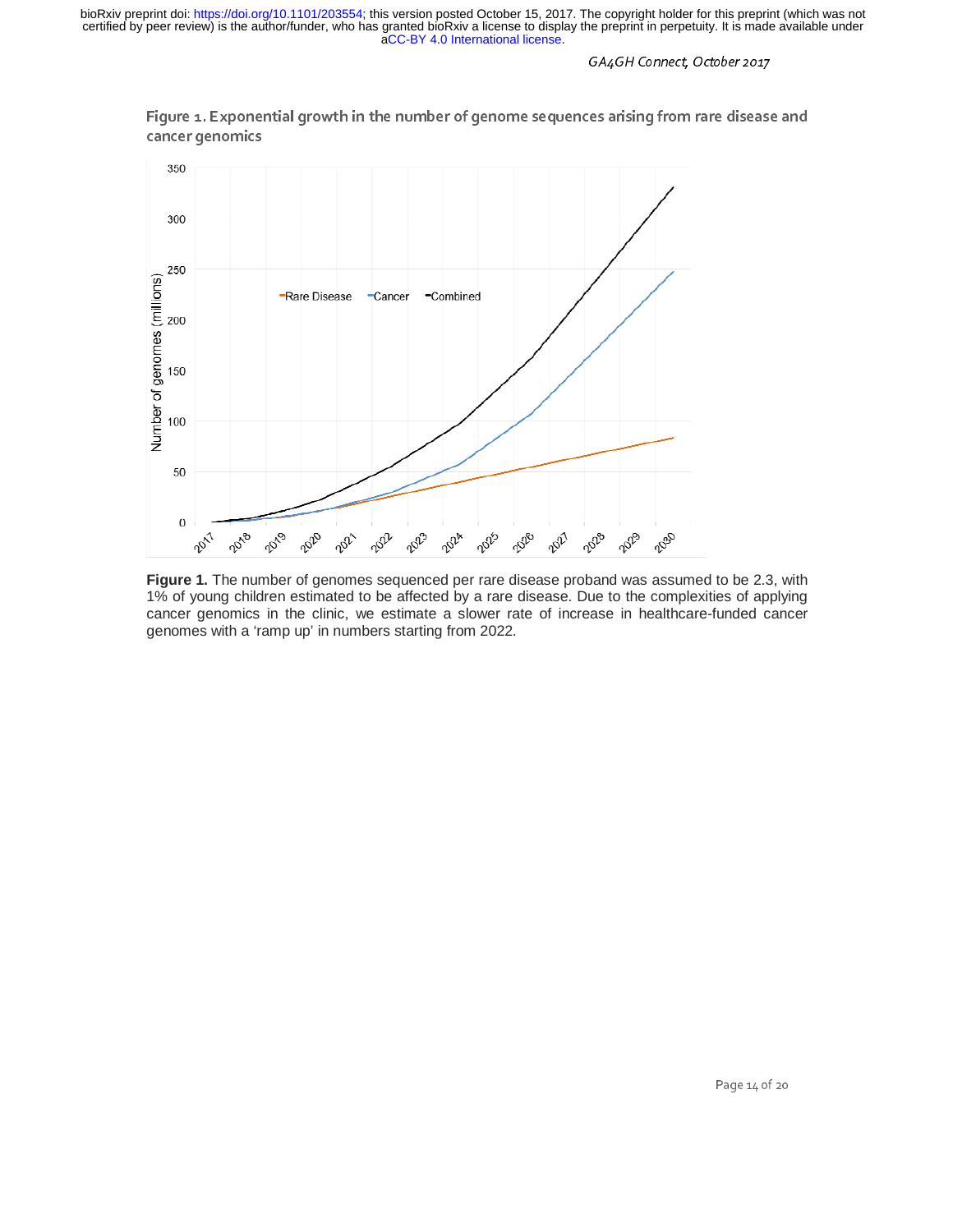| Country               | 2017 | 2018 | 2019 | 2020 | 2021 | 2022 | 2023 | 2024 | 2025 | 2026 | 2027 | 2028 | 2029 | 2030 |
|-----------------------|------|------|------|------|------|------|------|------|------|------|------|------|------|------|
|                       |      |      |      |      |      |      |      |      |      |      |      |      |      |      |
| Australia             | 0.0  | 1.7  | 8.4  | 16.9 | 17.1 | 17.3 | 17.4 | 17.5 | 17.6 | 17.7 | 17.8 | 17.8 | 17.9 | 18.0 |
| Austria               | 0.0  | 0.0  | 0.0  | 0.0  | 4.2  | 4.2  | 4.2  | 4.2  | 4.2  | 4.2  | 4.2  | 4.2  | 4.2  | 4.2  |
| Belgium               | 0.0  | 0.0  | 0.0  | 0.0  | 0.0  | 7.0  | 7.0  | 7.0  | 7.0  | 7.0  | 7.0  | 7.0  | 6.9  | 6.9  |
| Canada                | 0.0  | 2.1  | 10.7 | 21.5 | 21.7 | 21.7 | 21.8 | 21.9 | 21.9 | 21.9 | 21.9 | 21.9 | 21.8 | 21.8 |
| Chile                 | 0.0  | 0.0  | 0.0  | 0.0  | 0.0  | 12.4 | 12.4 | 12.3 | 12.3 | 12.2 | 12.1 | 12.1 | 12.0 | 11.9 |
| <b>Czech Republic</b> | 0.0  | 0.5  | 2.5  | 4.9  | 4.8  | 4.7  | 4.6  | 4.5  | 4.4  | 4.3  | 4.3  | 4.2  | 4.1  | 4.0  |
| <b>Denmark</b>        | 0.0  | 1.6  | 1.6  | 1.6  | 3.2  | 3.3  | 3.3  | 3.3  | 3.4  | 3.4  | 3.4  | 3.5  | 3.5  | 3.5  |
| Estonia               | 0.1  | 0.3  | 0.3  | 0.7  | 0.7  | 0.6  | 0.6  | 0.6  | 0.6  | 0.6  | 0.6  | 0.6  | 0.5  | 0.5  |
| Finland               | 0.3  | 1.5  | 1.5  | 3.1  | 3.1  | 3.1  | 3.1  | 3.1  | 3.1  | 3.1  | 3.1  | 3.1  | 3.1  | 3.0  |
| France                | 3.9  | 19.4 | 19.4 | 38.7 | 38.6 | 38.6 | 38.5 | 38.5 | 38.5 | 38.4 | 38.4 | 38.4 | 38.4 | 38.5 |
| Germany               | 0.0  | 0.0  | 0.0  | 0.0  | 35.4 | 35.3 | 35.1 | 34.9 | 34.6 | 34.2 | 33.8 | 33.3 | 32.8 | 32.3 |
| Greece                | 0.0  | 0.0  | 0.0  | 0.0  | 0.0  | 4.8  | 4.7  | 4.6  | 4.6  | 4.5  | 4.5  | 4.5  | 4.4  | 4.4  |
| Hungary               | 0.0  | 0.5  | 2.3  | 4.5  | 4.5  | 4.5  | 4.5  | 4.5  | 4.5  | 4.4  | 4.4  | 4.3  | 4.2  | 4.2  |
| Iceland               | 0.0  | 0.1  | 0.1  | 0.2  | 0.2  | 0.2  | 0.2  | 0.2  | 0.2  | 0.2  | 0.2  | 0.2  | 0.2  | 0.2  |
| Ireland               | 0.0  | 1.5  | 1.5  | 1.4  | 2.9  | 2.8  | 2.8  | 2.7  | 2.7  | 2.7  | 2.7  | 2.7  | 2.7  | 2.7  |
| Israel                | 0.0  | 0.0  | 0.0  | 0.0  | 8.9  | 8.9  | 9.0  | 9.1  | 9.2  | 9.3  | 9.4  | 9.5  | 9.6  | 9.7  |
| Italy                 | 0.0  | 0.0  | 0.0  | 0.0  | 26.4 | 26.3 | 26.2 | 26.1 | 26.0 | 25.9 | 25.9 | 25.9 | 25.8 | 25.8 |
| Japan                 | 0.0  | 4.6  | 22.4 | 43.7 | 42.6 | 41.7 | 40.9 | 40.2 | 39.7 | 39.2 | 38.8 | 38.4 | 38.1 | 37.8 |
| Korea                 | 0.0  | 2.3  | 11.3 | 22.6 | 22.5 | 22.5 | 22.4 | 22.4 | 22.3 | 22.2 | 22.1 | 21.9 | 21.7 | 21.4 |

Table 2. Estimated number of Rare disease genomes (in thousands) sequenced in each OECD country over time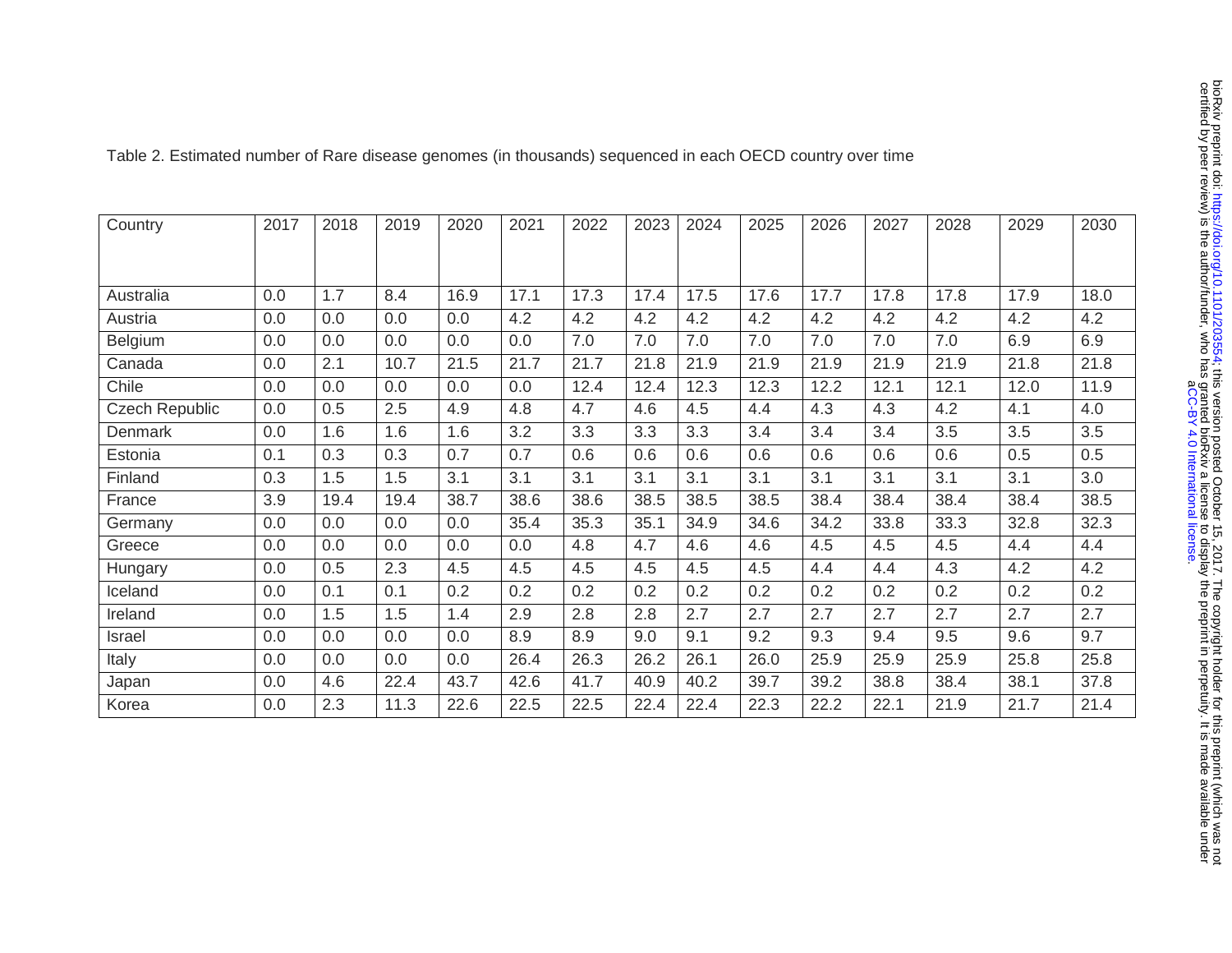| Latvia                             | 0.0  | 0.0   | 0.0   | 0.0   | 0.0   | 1.1              | 1.1       | 1.1   | 1.0              | 1.0   | 1.0   | 1.0              | 0.9    | 0.9              |
|------------------------------------|------|-------|-------|-------|-------|------------------|-----------|-------|------------------|-------|-------|------------------|--------|------------------|
| Luxembourg                         | 0.0  | 0.0   | 0.2   | 0.3   | 0.3   | 0.3              | 0.3       | 0.3   | 0.3              | 0.3   | 0.3   | 0.3              | 0.3    | 0.3              |
| Mexico                             | 0.0  | 11.0  | 55.1  | 110.0 | 109.9 | 109.8            | 109.<br>6 | 109.4 | 109.2            | 109.0 | 108.7 | 108.4            | 108.1  | 107.8            |
| Netherlands                        | 0.0  | 0.9   | 4.7   | 9.3   | 9.4   | 9.4              | 9.4       | 9.4   | 9.5              | 9.5   | 9.5   | 9.4              | 9.4    | 9.4              |
| New Zealand                        | 0.0  | 0.0   | 0.0   | 0.0   | 3.1   | 3.1              | 3.1       | 3.1   | 3.1              | 3.2   | 3.2   | 3.2              | 3.2    | 3.2              |
| Norway                             | 0.0  | 0.3   | 1.5   | 3.0   | 3.0   | 3.0              | 3.1       | 3.1   | 3.1              | 3.1   | 3.1   | 3.1              | 3.1    | 3.1              |
| Poland                             | 0.0  | 0.0   | 0.0   | 0.0   | 0.0   | 18.1             | 17.7      | 17.2  | 16.7             | 16.2  | 15.8  | 15.4             | 15.0   | 14.6             |
| Portugal                           | 0.0  | 0.0   | 0.0   | 0.0   | 0.0   | $\overline{3.7}$ | 3.7       | 3.7   | $\overline{3.6}$ | 3.6   | 3.6   | $\overline{3.6}$ | 3.6    | $\overline{3.6}$ |
| Slovak Republic                    | 0.0  | 0.0   | 0.0   | 0.0   | 0.0   | 2.4              | 2.4       | 2.3   | 2.3              | 2.2   | 2.2   | 2.1              | 2.1    | 2.1              |
| Slovenia                           | 0.0  | 0.0   | 0.0   | 0.0   | 0.0   | 1.0              | 1.0       | 1.0   | 0.9              | 0.9   | 0.9   | 0.9              | 0.9    | 0.9              |
| Spain                              | 0.0  | 2.0   | 9.4   | 18.3  | 17.8  | 17.3             | 16.9      | 16.5  | 16.2             | 15.9  | 15.7  | 15.5             | 15.3   | 15.2             |
| Sweden                             | 0.0  | 0.6   | 3.1   | 6.3   | 6.4   | 6.4              | 6.5       | 6.5   | 6.4              | 6.4   | 6.3   | 6.2              | 6.2    | 6.1              |
| Switzerland                        | 0.0  | 0.4   | 1.9   | 3.7   | 3.8   | 3.8              | 3.7       | 3.7   | 3.7              | 3.7   | 3.7   | 3.7              | 3.6    | 3.6              |
| Turkey                             | 0.0  | 6.0   | 29.7  | 59.2  | 58.9  | 58.7             | 58.5      | 58.2  | 58.0             | 57.7  | 57.4  | 57.1             | 56.8   | 56.4             |
| <b>United Kingdom</b>              | 4.0  | 20.0  | 20.0  | 40.2  | 40.2  | 40.2             | 40.1      | 40.0  | 39.9             | 39.8  | 39.7  | 39.6             | 39.5   | 39.4             |
| <b>United States</b>               | 21.5 | 108.0 | 108.6 | 218.1 | 218.9 | 219.7            | 220.<br>3 | 220.7 | 221.1            | 221.5 | 221.8 | 222.0            | 222.2  | 222.5            |
| <b>Brazil</b>                      | 0.0  | 13.0  | 64.1  | 127.2 | 126.4 | 125.6            | 124.<br>9 | 124.2 | 123.5            | 122.6 | 121.6 | 120.4            | 119.0  | 117.5            |
| <b>Bulgaria</b>                    | 0.0  | 0.0   | 0.0   | 0.0   | 0.0   | 3.3              | 3.2       | 3.1   | 3.0              | 3.0   | 2.9   | 2.9              | 2.8    | 2.8              |
| China<br>(People's<br>Republic of) | 0.0  | 443.4 | 434.8 | 425.5 | 824.0 | 802.9            | 785.<br>8 | 770.5 | 754.9            | 740.5 | 729.0 | 719.6            | 711.8  | 705.5            |
| Cyprus                             | 0.0  | 0.0   | 0.0   | 0.0   | 0.0   | 0.6              | 0.6       | 0.6   | 0.6              | 0.6   | 0.6   | 0.6              | 0.6    | 0.6              |
| India                              | 0.0  | 121.8 | 603.7 | 1200  | 1191. | 1187.            | 1186      | 1185. | 1182.            | 1181. | 1177. | 1169.7           | 1161.6 | 1154.            |
|                                    |      |       |       |       | 2     |                  | .5        | 8     | 8                | 7     | 0     |                  |        | 4                |
| Indonesia                          | 0.0  | 0.0   | 0.0   | 0.0   | 0.0   | 223.2            | 221.      | 219.4 | 218.4            | 217.8 | 217.6 | 217.8            | 218.0  | 217.8            |

Page 2 of 20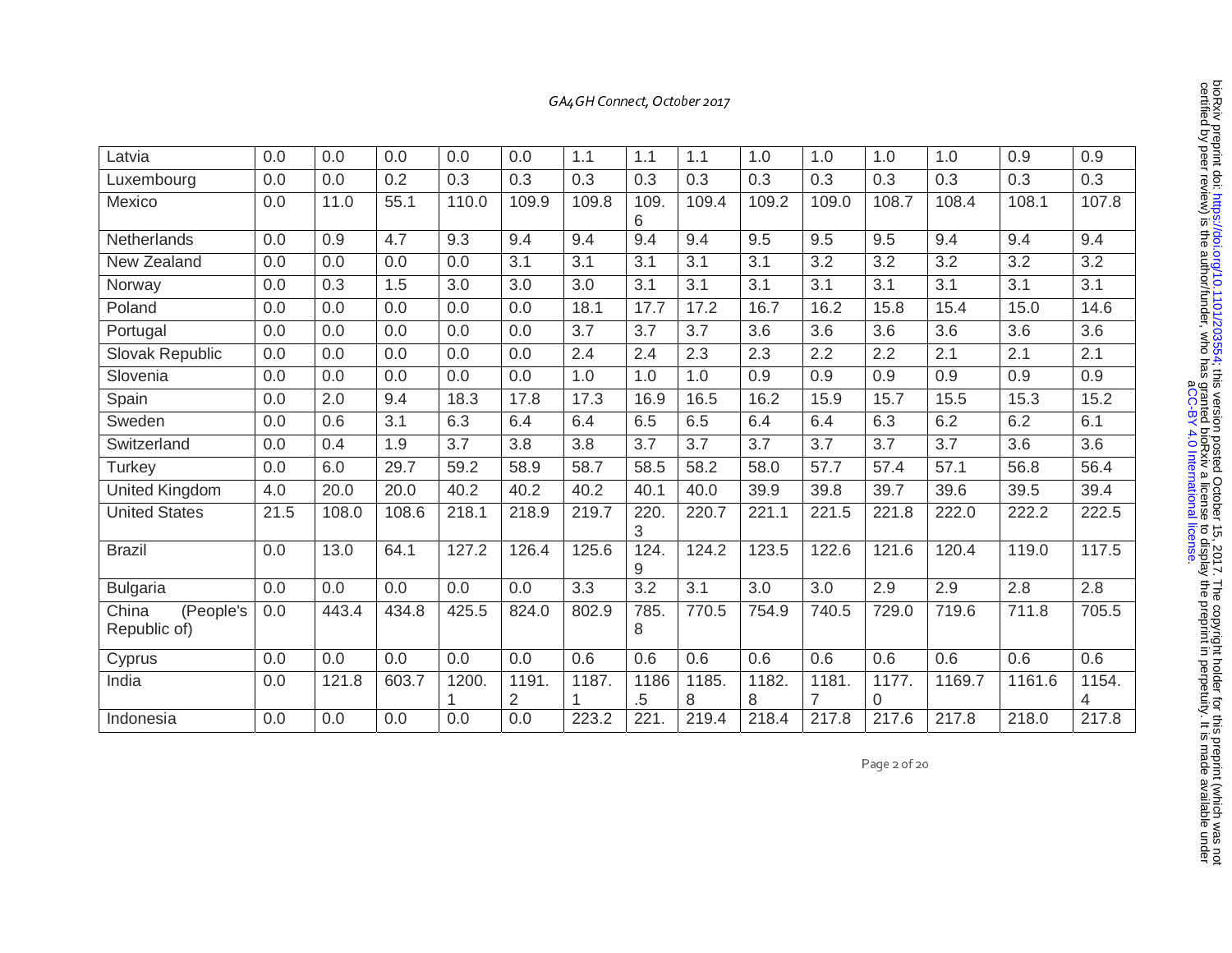| GA4GH Connect, October 2017 |  |
|-----------------------------|--|
|                             |  |

| Lithuania    | 0.0 | 0.0 | 0.0  | 0.0  | 0.0  | l.5  | 1.5  | . . 5 | . .5 | 1.5  | 1.5  | .4   | 1.4  | 1.4  |
|--------------|-----|-----|------|------|------|------|------|-------|------|------|------|------|------|------|
| Malta        | 0.0 | 0.0 | 0.2  | 0.2  | 0.2  | 0.2  | 0.2  | 0.2   | 0.2  | 0.2  | 0.2  | 0.2  | 0.2  | 0.2  |
| Romania      | 0.0 | 0.0 | 0.0  | 0.0  | 0.0  | 10.1 | 10.0 | 9.8   | 9.7  | 9.5  | 9.4  | 9.3  | 9.2  | 9.1  |
| Russia       | 0.0 | 9.4 | 46.6 | 91.4 | 89.4 | 87.2 | 85.7 | 83.0  | 80.9 | 78.9 | 77.0 | 75.2 | 73.7 | 72.5 |
| South Africa | 0.0 | 5.1 | 25.6 | 51.1 | 51.2 | 50.9 | 50.2 | 49.6  | 49.1 | 48.6 | 48.3 | 48.2 | 48.1 | 48.0 |

Page 3 of 20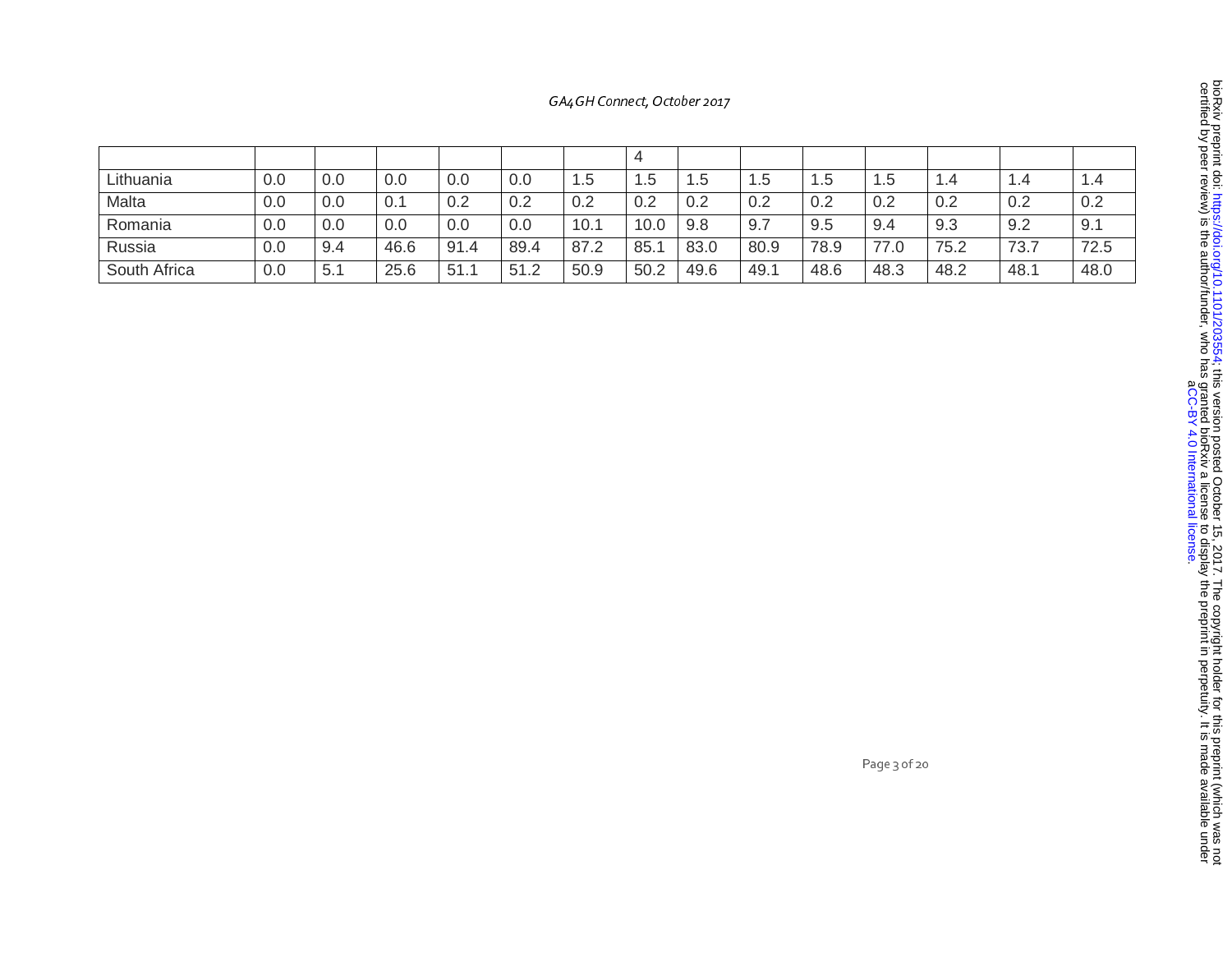| מה הי <del>ם בי</del> ח ומ<br>うつつ ロミュコ Instrustri | bioRxiv preprint doi: https://doi.org/10.1101/203554; this version posted October 15, 2017. The copyright holder for this preprint (which was not<br>certified by peer review) is the author/funder, who has granted bioRxiv a li | this varries served Databar 4 m 2043 Hba associate ballar for this strastice court. |
|---------------------------------------------------|-----------------------------------------------------------------------------------------------------------------------------------------------------------------------------------------------------------------------------------|-------------------------------------------------------------------------------------|
|                                                   |                                                                                                                                                                                                                                   |                                                                                     |

| Country               | 2017 | 2018 | 2019 | 2020 | 2021 | 2022 | 2023  | 2024  | 2025  | 2026  | 2027  | 2028  | 2029  | 2030  |
|-----------------------|------|------|------|------|------|------|-------|-------|-------|-------|-------|-------|-------|-------|
|                       |      |      |      |      |      |      |       |       |       |       |       |       |       |       |
| Australia             | 0.0  | 0.0  | 12.8 | 13.0 | 26.5 | 26.9 | 40.9  | 41.5  | 70.2  | 71.3  | 101.2 | 102.6 | 104.0 | 105.4 |
| Austria               | 0.0  | 0.0  | 0.0  | 4.3  | 8.7  | 8.8  | 13.2  | 13.2  | 22.1  | 22.2  | 31.2  | 31.3  | 31.4  | 31.4  |
| Belgium               | 0.0  | 0.0  | 0.0  | 0.0  | 0.0  | 5.9  | 12.0  | 18.0  | 30.2  | 30.3  | 42.7  | 42.8  | 43.0  | 43.2  |
| Canada                | 0.0  | 0.0  | 18.8 | 19.0 | 38.4 | 38.8 | 58.7  | 59.3  | 99.8  | 100.7 | 142.3 | 143.6 | 144.8 | 146.1 |
| Chile                 | 0.0  | 0.0  | 0.0  | 0.0  | 0.0  | 9.4  | 18.9  | 28.5  | 47.8  | 48.1  | 67.6  | 67.9  | 68.2  | 68.6  |
| <b>Czech Republic</b> | 0.0  | 0.0  | 5.3  | 5.3  | 10.5 | 10.5 | 15.8  | 15.7  | 26.2  | 26.2  | 36.6  | 36.5  | 36.4  | 36.3  |
| Denmark               | 0.0  | 2.8  | 2.8  | 2.8  | 5.6  | 5.6  | 8.4   | 8.4   | 14.1  | 14.1  | 19.8  | 19.8  | 19.8  | 19.9  |
| Estonia               | 0.1  | 0.3  | 0.6  | 1.3  | 1.3  | 1.3  | 1.9   | 1.9   | 3.1   | 3.1   | 4.3   | 4.3   | 4.3   | 4.2   |
| Finland               | 0.3  | 1.4  | 2.8  | 5.6  | 5.6  | 5.7  | 8.5   | 8.6   | 14.3  | 14.4  | 20.2  | 20.3  | 20.4  | 20.4  |
| France                | 3.3  | 16.4 | 32.9 | 66.1 | 66.4 | 66.6 | 100.3 | 100.7 | 168.5 | 169.2 | 237.7 | 238.6 | 239.4 | 240.3 |
| Germany               | 0.0  | 0.0  | 0.0  | 40.7 | 81.4 | 81.2 | 121.5 | 121.2 | 201.5 | 201.0 | 280.5 | 279.7 | 278.8 | 277.8 |
| Greece                | 0.0  | 0.0  | 0.0  | 0.0  | 0.0  | 5.7  | 11.4  | 17.1  | 28.5  | 28.4  | 39.8  | 39.7  | 39.6  | 39.6  |
| Hungary               | 0.0  | 0.0  | 4.8  | 4.8  | 9.6  | 9.5  | 14.2  | 14.1  | 23.5  | 23.4  | 32.6  | 32.5  | 32.3  | 32.2  |
| Iceland               | 0.0  | 0.1  | 0.2  | 0.3  | 0.3  | 0.4  | 0.5   | 0.5   | 0.9   | 0.9   | 1.3   | 1.3   | 1.3   | 1.3   |
| Ireland               | 0.0  | 2.3  | 2.4  | 2.4  | 4.8  | 4.8  | 7.3   | 7.4   | 12.3  | 12.4  | 17.5  | 17.6  | 17.7  | 17.8  |

Table 3. Estimated number of Cancer genomes (in thousands) sequenced in each OECD country over time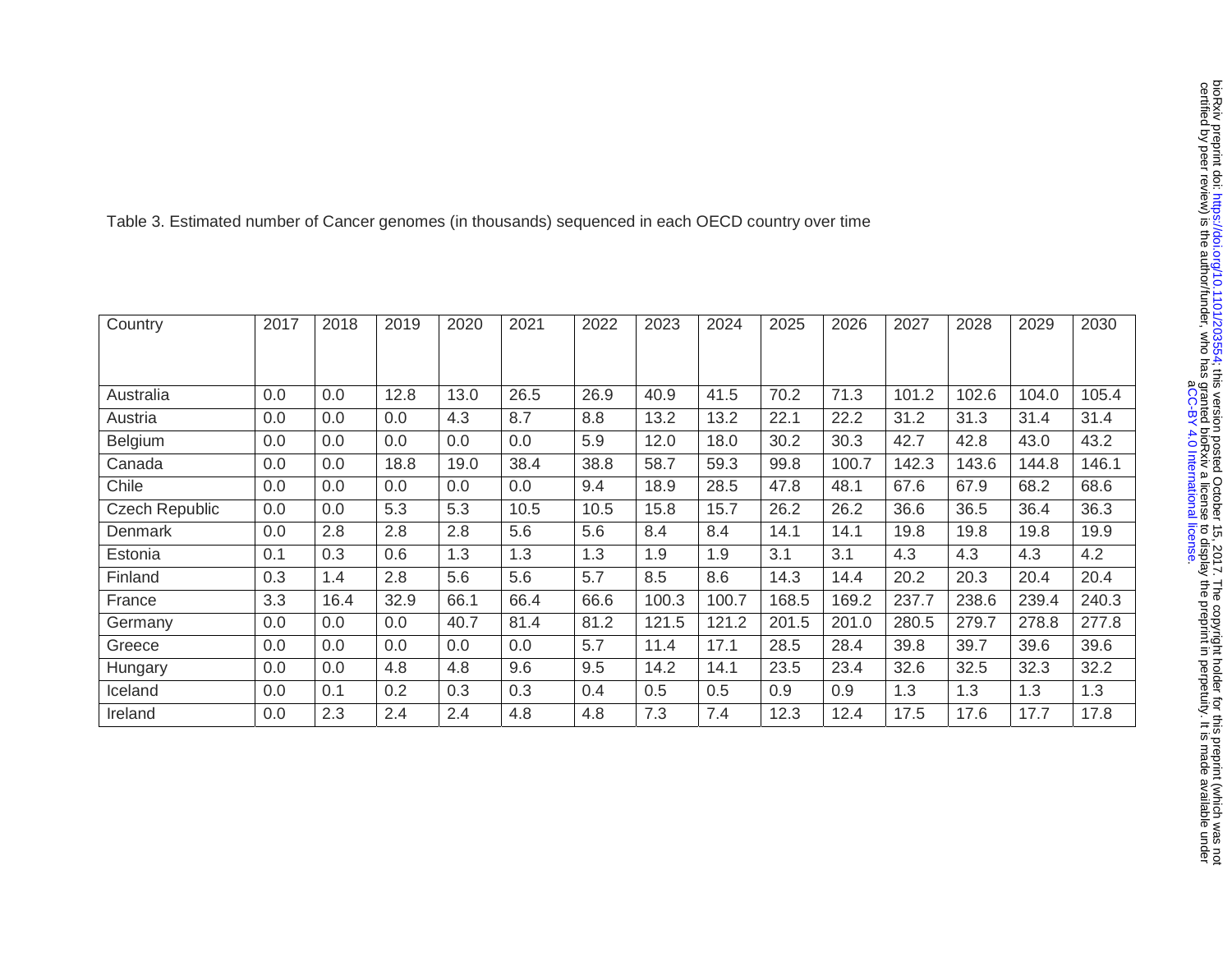| Israel               | 0.0  | 0.0   | 0.0   | 4.5   | 9.1    | 9.3   | 14.1  | 14.3           | 24.2  | 24.5  | 34.9  | 35.4  | 35.9  | 36.4  |
|----------------------|------|-------|-------|-------|--------|-------|-------|----------------|-------|-------|-------|-------|-------|-------|
| Italy                | 0.0  | 0.0   | 0.0   | 31.2  | 62.6   | 62.8  | 94.3  | 94.5           | 157.7 | 157.9 | 221.4 | 221.7 | 222.0 | 222.2 |
| Japan                | 0.0  | 0.0   | 62.3  | 62.0  | 123.5  | 122.8 | 183.2 | 182.1          | 301.6 | 299.7 | 416.9 | 414.0 | 411.1 | 408.2 |
| Korea                | 0.0  | 0.0   | 25.6  | 25.7  | 51.6   | 51.7  | 77.7  | 77.8           | 129.9 | 130.1 | 182.3 | 182.5 | 182.5 | 182.6 |
| Latvia               | 0.0  | 0.0   | 0.0   | 0.0   | 0.0    | 1.0   | 1.9   | 2.9            | 4.8   | 4.8   | 6.6   | 6.6   | 6.5   | 6.5   |
| Luxembourg           | 0.0  | 0.0   | 0.3   | 0.3   | 0.5    | 0.5   | 0.8   | 0.8            | 1.4   | 1.4   | 1.9   | 2.0   | 2.0   | 2.0   |
| Mexico               | 0.0  | 0.0   | 63.0  | 63.5  | 128.2  | 129.4 | 195.7 | 197.3          | 331.5 | 334.0 | 471.2 | 474.6 | 477.9 | 481.2 |
| Netherlands          | 0.0  | 0.0   | 8.6   | 8.6   | 17.3   | 17.3  | 26.0  | 26.1           | 43.6  | 43.7  | 61.3  | 61.4  | 61.5  | 61.6  |
| New Zealand          | 0.0  | 0.0   | 0.0   | 2.4   | 4.9    | 4.9   | 7.4   | 7.5            | 12.6  | 12.7  | 17.9  | 18.0  | 18.2  | 18.3  |
| Norway               | 0.0  | 0.0   | 2.5   | 2.5   | 5.1    | 5.1   | 7.7   | 7.8            | 13.1  | 13.1  | 18.5  | 18.6  | 18.7  | 18.8  |
| Poland               | 0.0  | 0.0   | 0.0   | 0.0   | 0.0    | 18.9  | 37.6  | 56.3           | 93.6  | 93.3  | 130.2 | 129.8 | 129.3 | 128.8 |
| Portugal             | 0.0  | 0.0   | 0.0   | 0.0   | 0.0    | 5.1   | 10.1  | 15.1           | 25.1  | 25.0  | 34.9  | 34.8  | 34.7  | 34.5  |
| Slovak Republic      | 0.0  | 0.0   | 0.0   | 0.0   | 0.0    | 2.7   | 5.4   | 8.1            | 13.5  | 13.4  | 18.8  | 18.7  | 18.7  | 18.6  |
| Slovenia             | 0.0  | 0.0   | 0.0   | 0.0   | 0.0    | 1.0   | 2.1   | 3.1            | 5.2   | 5.2   | 7.3   | 7.3   | 7.3   | 7.3   |
| Spain                | 0.0  | 0.0   | 23.1  | 23.0  | 46.0   | 45.9  | 68.8  | 68.7           | 114.3 | 114.1 | 159.6 | 159.3 | 159.1 | 158.8 |
| Sweden               | 0.0  | 0.0   | 5.1   | 5.1   | 10.3   | 10.4  | 15.7  | 15.8           | 26.4  | 26.5  | 37.3  | 37.4  | 37.6  | 37.7  |
| Switzerland          | 0.0  | 0.0   | 4.2   | 4.2   | 8.4    | 8.5   | 12.8  | 12.8           | 21.4  | 21.5  | 30.3  | 30.4  | 30.5  | 30.5  |
| Turkey               | 0.0  | 0.0   | 40.5  | 40.8  | 82.4   | 83.2  | 125.8 | 126.9          | 213.1 | 214.7 | 302.7 | 304.7 | 306.7 | 308.6 |
| United Kingdom       | 3.3  | 16.5  | 33.2  | 66.8  | 67.2   | 67.6  | 102.1 | 102.7          | 172.2 | 173.1 | 243.8 | 245.1 | 246.4 | 247.6 |
| <b>United States</b> | 16.3 | 82.2  | 165.7 | 333.9 | 336.4  | 338.9 | 512.2 | 515.9          | 866.0 | 872.2 | 1229. | 1238. | 1246. | 1254. |
|                      |      |       |       |       |        |       |       |                |       |       | 6     | 0     | 4     | 6     |
| <b>Brazil</b>        | 0.0  | 0.0   | 103.0 | 103.6 | 208.3  | 209.4 | 315.7 | 317.2          | 531.1 | 533.4 | 749.7 | 752.5 | 755.1 | 757.4 |
| <b>Bulgaria</b>      | 0.0  | 0.0   | 0.0   | 0.0   | 0.0    | 3.4   | 6.8   | 10.2           | 16.8  | 16.7  | 23.2  | 23.0  | 22.8  | 22.6  |
| China<br>(People's   | 0.0  | 711.0 | 713.9 | 716.4 | 1437.3 | 1441. | 2166. | 2170.          | 3622. | 3626. | 5081. | 5084. | 5086. | 5086. |
| Republic of)         |      |       |       |       |        | 1     | 3     | $\overline{2}$ | 5     | 7     | 8     | 7     | 3     | 5     |
| Cyprus               | 0.0  | 0.0   | 0.0   | 0.0   | 0.0    | 0.5   | 1.0   | 1.5            | 2.5   | 2.6   | 3.6   | 3.6   | 3.7   | 3.7   |

. [CC-BY 4.0 International license](http://creativecommons.org/licenses/by/4.0/) bioRxiv preprint doi: https://doi.org/10.1101/203554; this version posted October 15, 2017. The copyright holder for this preprint (which was not<br>certified by peer review) is the author/funder, who has granted bioRxiv a li certified by peer review) is the authorychalder, who has granted bioRxiv all cense to display the preprint in perperint in perpetuity. It is made available under DioRxiv preprint doi: https://doi.org/10.1101/203554[;](https://doi.org/10.1101/203554) this version posted October 16, 2017. The odyvight holder for this preprint (which was not bioRxiv preprint (which was not

Page 2 of 20